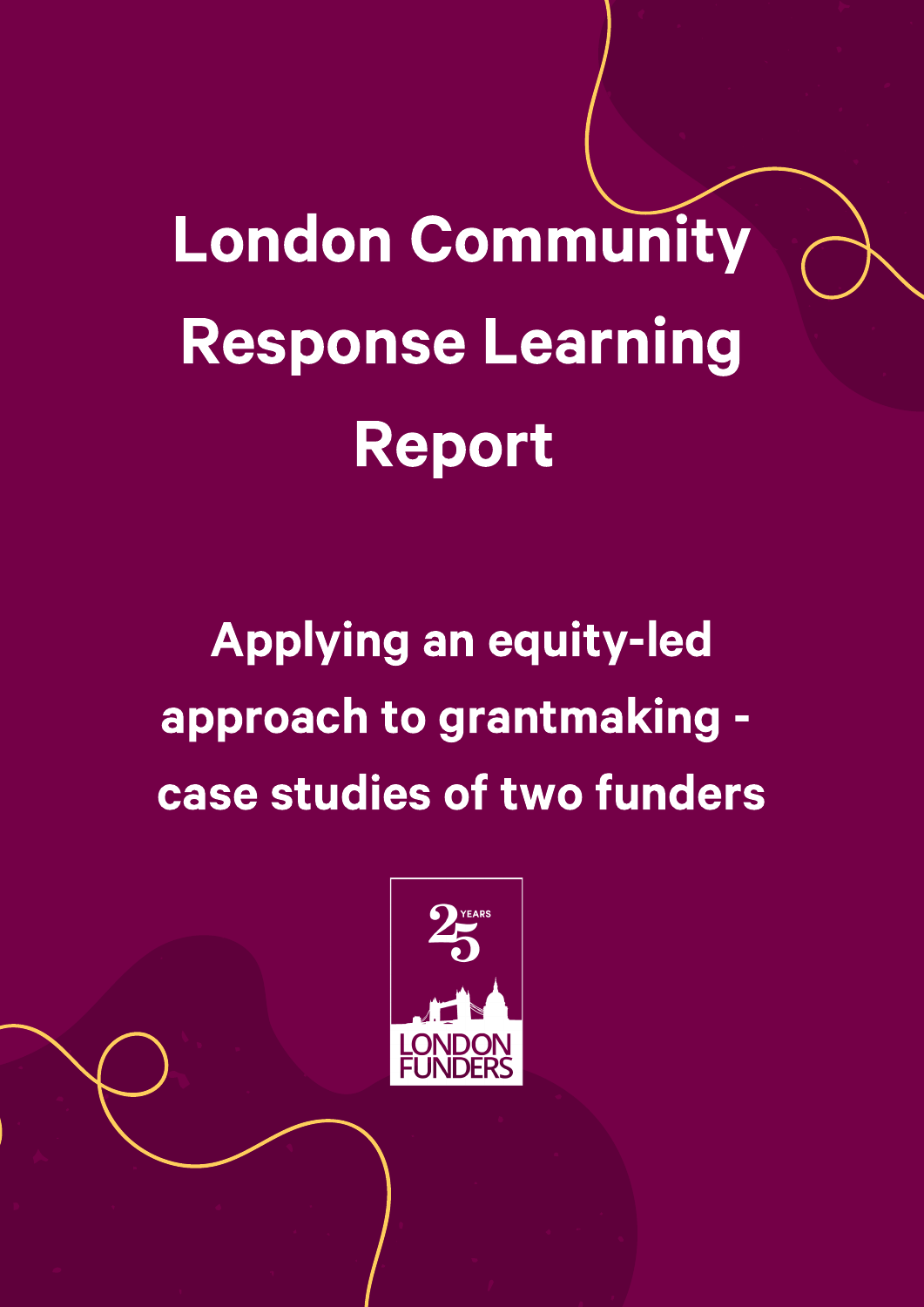# Introduction

This report is authored by Bonnie Chiu and Auréliane Froehlich from The Social Investment Consultancy (TSIC) with Eleanor Lisney as an advisor.

# What is the London Community Response?

The London [Community](https://londoncommunityresponsefund.org.uk/) Response (LCR) is a collaboration of 67 funders, powered by London [Funders](https://londonfunders.org.uk/) – the membership organisation for funders of London's civil society. Responding to the covid-19 crisis, funders involved in the LCR have been working together to provide coordinated funding to support groups responding to the needs of the capital's communities.

The single application point provided by the LCR for charities and community groups has enabled organisations to access funding from multiple funders in a fast and efficient way. It has been designed based on insights from groups working with Londoners, to ensure that it is flexible and responds to needs as they emerge over time.

One year on from its inception, over £57.5m has been given out in grants through the LCR - with investment moving from crisis response in the early days of the pandemic, to building towards the recovery and renewal of civil society.

Working together, funders recognised that the social, economic and health consequences of covid-19 have disproportionately impacted those alreadymarginalised in society. To this end, the LCR funding programmes have prioritised supporting groups led by and for Black, Asian and minority ethnic communities, LGBT+ communities, Deaf and Disabled people and/or women.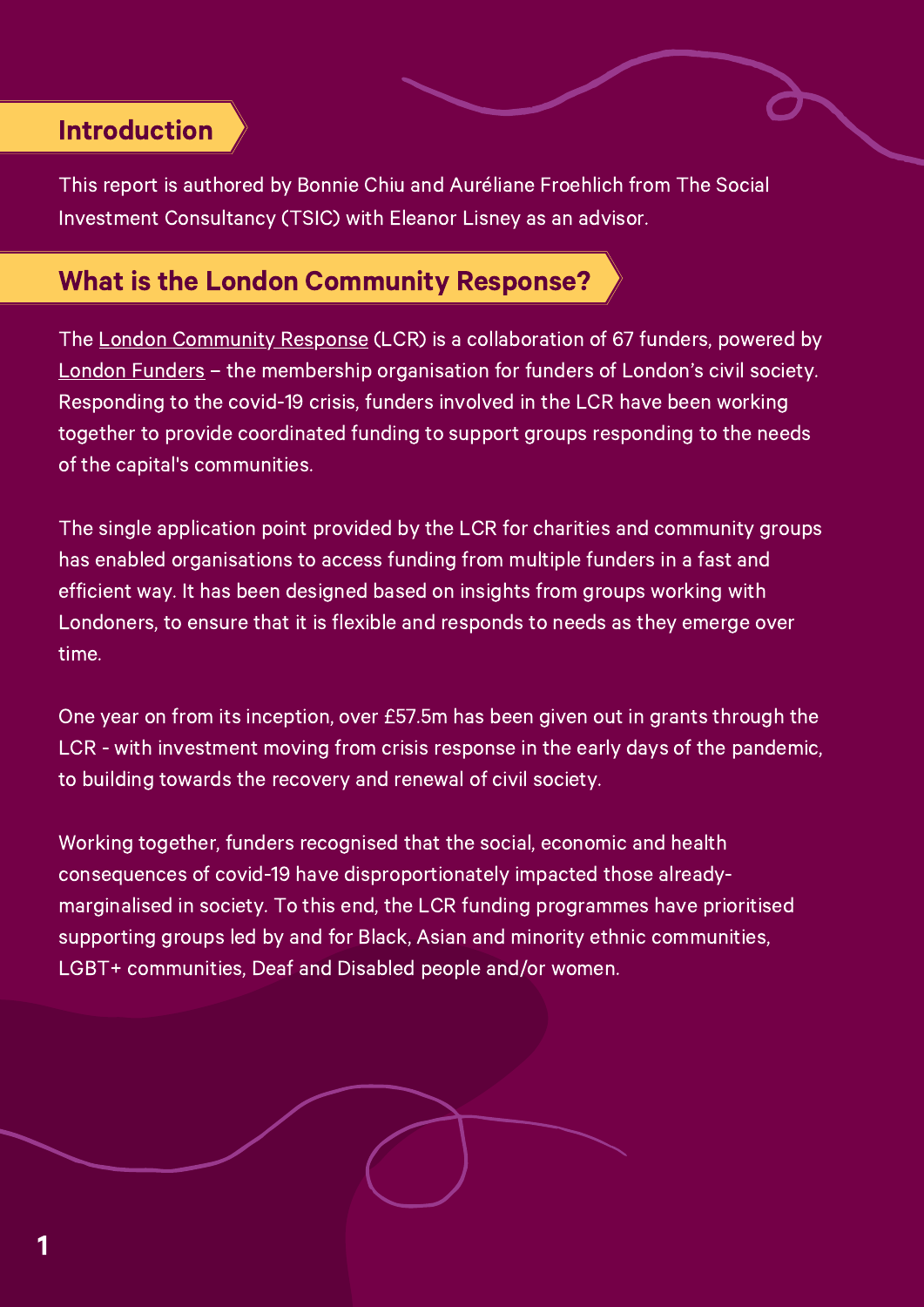### Learning Partners

To support the process of learning, unlearning and thinking for the future, London Funders appointed two Learning Partners - Reos Partners and The Social Investment Consultancy - to work independently - but alongside - the LCR partnership. Working together, both organisations have focused on the experiences of working across sectors, and have sought to capture how best London Funders and the wider LCR collaboration can influence the funding sector to maintain new and better ways of working in the 'new normal'.

We had four questions to answer together:

- 1. How can we build on the experience of the LCR to enable future collaboration?
- 2. How can the experiences of civil society groups inform future ways of working?
- 3. How can we continue to strengthen our approach to equity and inclusion?
- 4. What should the key areas of focus be as we look towards renewal?

These case studies are an addition to the answer to question three, 'Learnings from the London Community Responses [equity-centred](https://londonfunders.org.uk/sites/default/files/images/LCR%20Learning%20Reports%202i_Equity_Spreads.pdf) grantmaking during Covid-19' and can be read in conjunction with that report.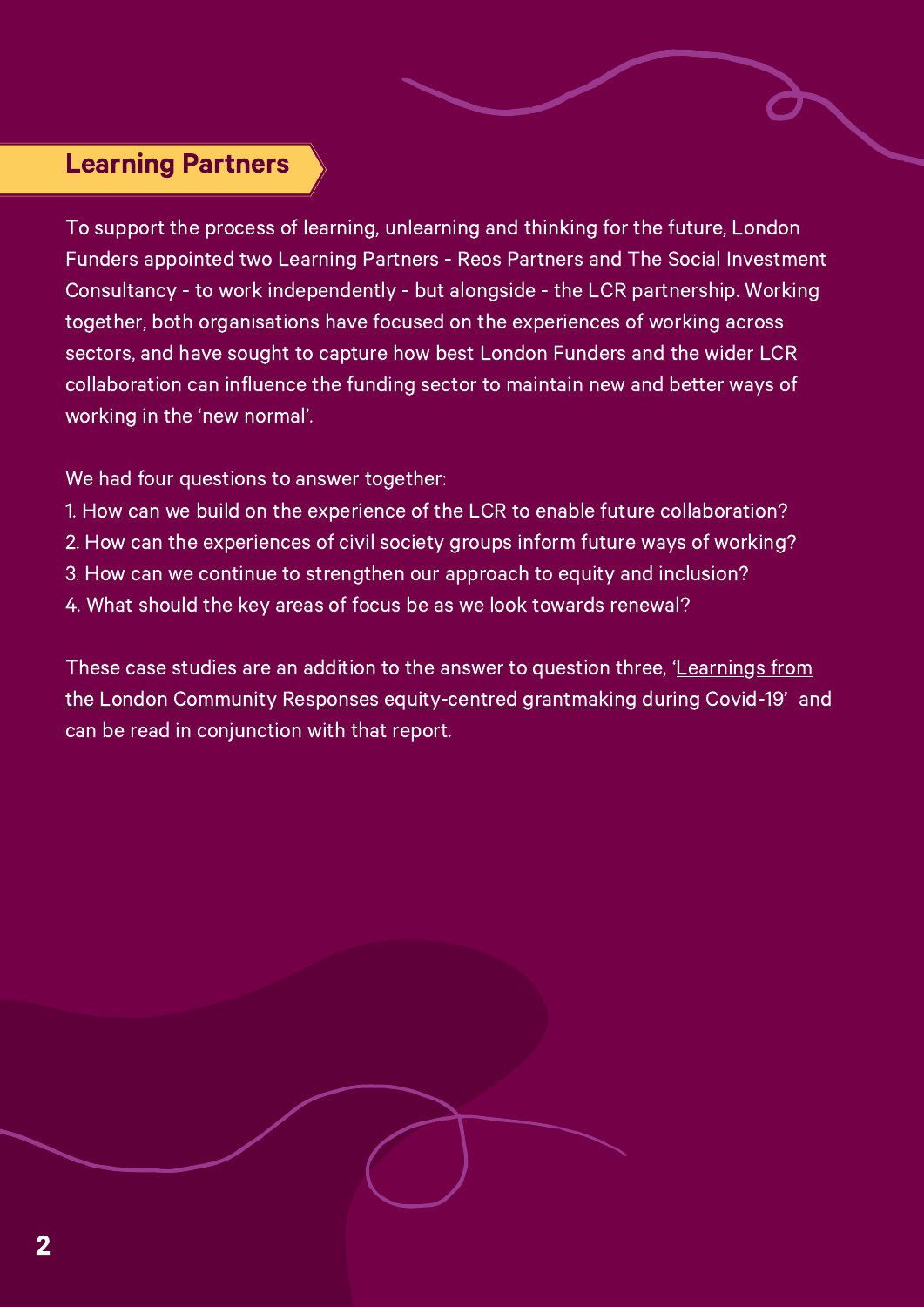# Developing an approach to equity and inclusion

The LCR had five waves of funding, and developed its approach to equity and inclusion throughout:

### Wave 1 – React: All funders joining the LCR were asked to sign up to a set of eight principles, one of which was:

Equitable: ensuring that funding decisions are as inclusive as possible and take account of the diversity of the sector - particularly of smaller organisations and organisations working with and led by marginalised communities.

### Wave 2 – Respond: From the beginning of Wave 2, the theme of "equity and inclusion" was introduced as a funding priority. The guidance stated:

Equity and inclusion: We recognise that some communities were experiencing inequality before the start of this crisis, and that there is the potential for such inequalities to increase at this time without targeted work. We have heard about the importance of supporting user-led groups, and groups working in sectors (e.g. BAME, LGBT+ and Deaf and Disabled People's Organisations) that have not had equal opportunities to grow and develop due to previous patterns of funding, as well as ensuring that the rush to deliver via digital channels doesn't exclude people. We are particularly keen to fund work that:

- Ensures the voices of people are heard in service design, and in shaping advocacy work to promote more effective funding and other practices beyond the crisis, including support for user-led groups
- Promotes accessibility in service design and delivery through embedding this in digital work, ensuring reach through other channels, and/or recognising the additional costs organisations will incur in ensuring that services meet the needs of all communities; and/or
- Supports groups with a strong track record and reach into communities to access funding and support to transition their services at this time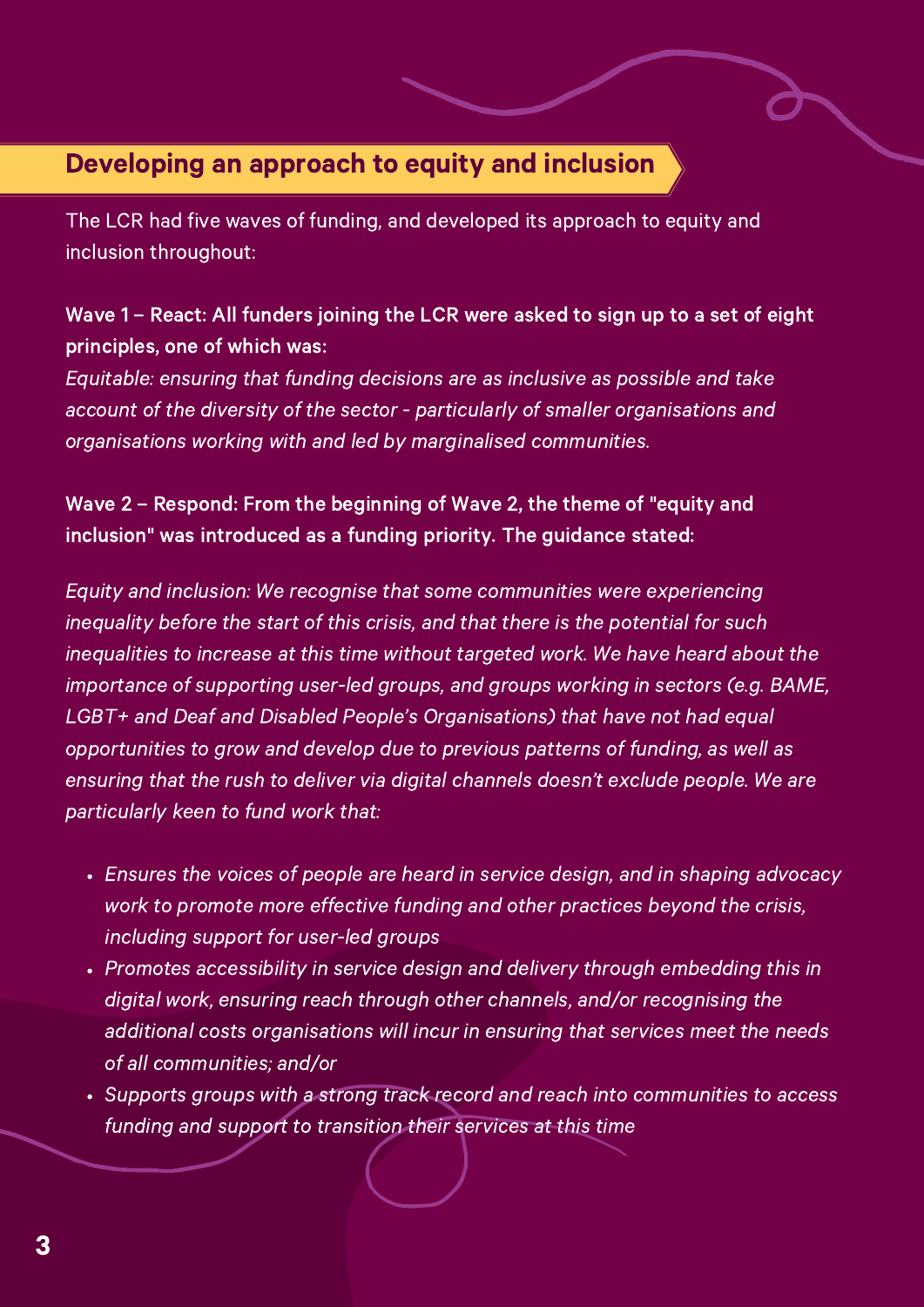We will also ensure the values of equity and inclusion are considered across all themes.

Also in Wave 2, London Funders commissioned four equity partners - Ubele (with Council of Somali Organisations and London Gypsy Travellers as partners in Wave 2), Inclusion London, LGBT+ Consortium and Women's Resource Centre - to work alongside funders in the wider LCR collaboration. As an immediate result of this, a set of equity questions were added to the application form. These enabled funders to review their data on grant decisions and to prioritise equity-led applications should they wish.

Wave 3 – Resource: The equity partners delivered workshops before Wave 3 to all funders in the LCR on structural inequality and how funding practices can change and were instrumental in designing the programme priorities.

The Wave 3 guidance for applicants made a public commitment to prioritising equity-led applications:

We know that Covid-19 had caused difficulties to all Londoners, but that some people and communities have faced disproportionate challenges and negative outcomes. Through all the funding programmes available we will give particular priority to supporting:

Equity and inclusion – organisations led by and for marginalised communities and those most affected by the covid-19 crisis (particularly Black, Asian and Minority Ethnic (BAME); Deaf and Disabled; Lesbian, Gay, Bisexual and Transgender (LGBT+); and/or women's-led groups).

The equity partners also provided additional advice on how to make sure the sifting process didn't discriminate against groups who could be suitable for the programmes, and undertook outreach and support through their networks to organisations wishing to apply.

Wave 4 – Revitalise: Organisations led by and for marginalised communities continued to be a priority, and the equity questions were enhanced.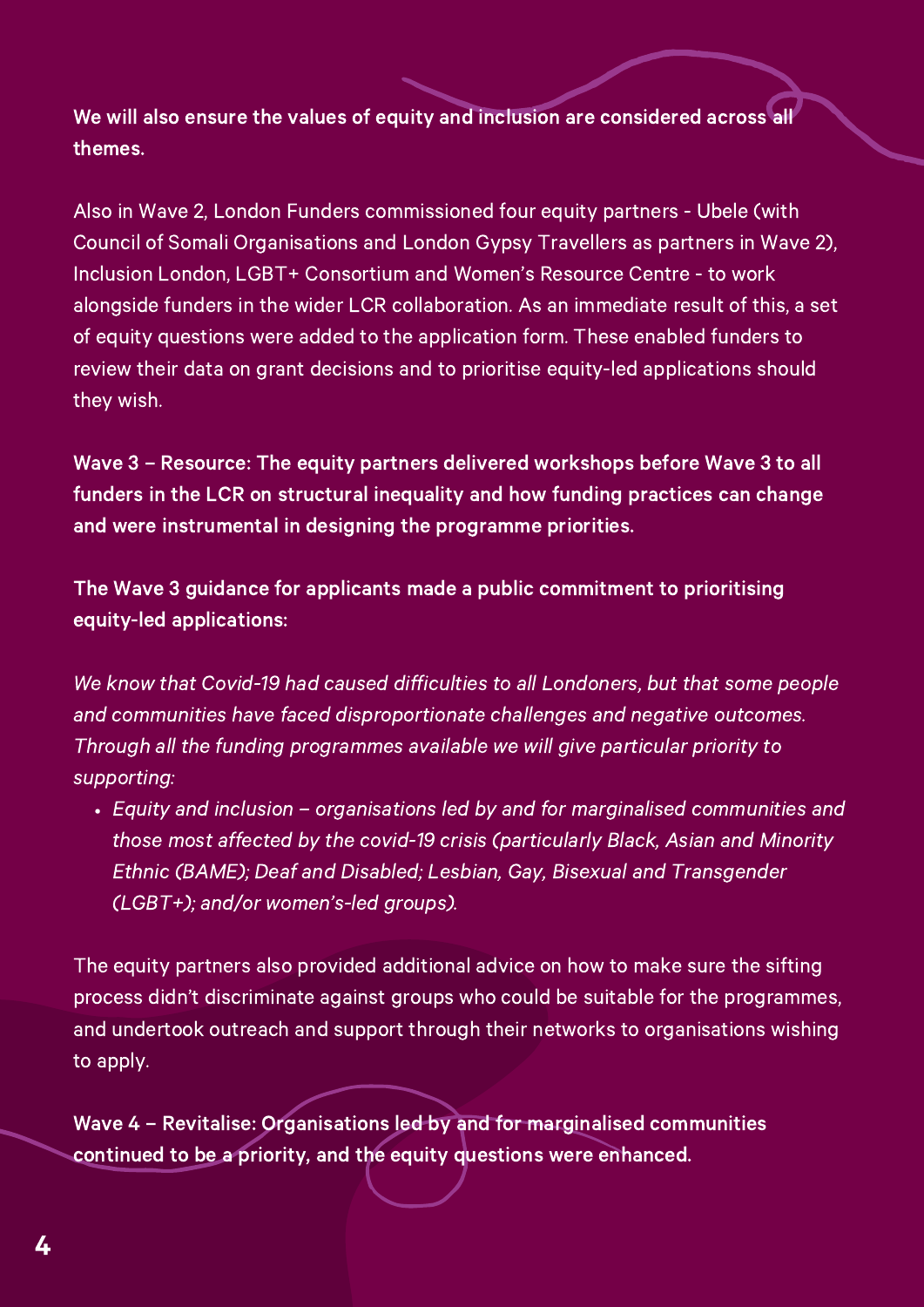### Wave 5 – Renew: A workshop with the equity partners led to further enhancement of the equity questions, and the definition of led by being amended to\*:

The equity partners also joined the decision-making panel for the London Community Response Fund, a restricted fund of Bridge House Estates administered by City Bridge Trust (CBT) known informally as the 'pooled fund' of the LCR. As a result of this approach, over 75% of the grants in Waves 3, 4 and 5 went to equity-led organisations (up to 86% in Wave 4) . Additionally, 27% of grantees were intersectional or belonged to more than one equity and inclusion pillar.

\*The definition used in previous Waves was 50% of organisation's Trustees and senior staff are people with lived experience.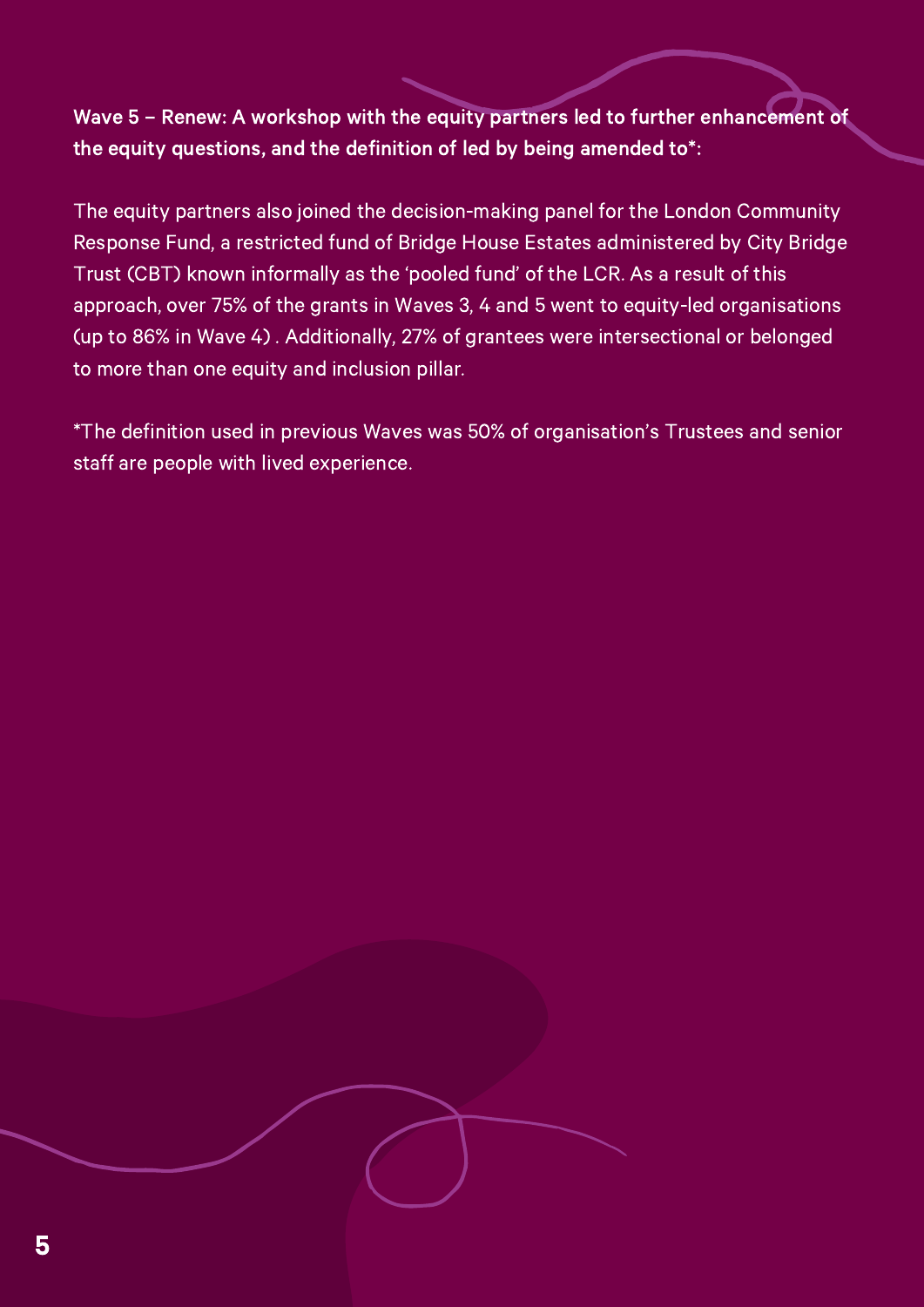### About the case studies

This paper details two case studies on how an equity approach has influenced funders' decision-making processes. It focuses on the dynamics within the decision-making process, rather than the general grant-making process, as some of the learnings have already been covered by the previous report. An equity approach, in this case, is broadly defined as:

- Prioritising user-led organisations in funding; and
- Considering how traditional grant-making and decision-making processes excluded certain types of organisations and working to address these issues.

The first case study is from the London Community Response Fund (LCRF), a restricted fund of Bridge House Estates administered by City Bridge Trust (CBT), known informally as the 'pooled fund' component of the London Community Response (LCR). Grants are awarded using both funds donated by other funders and CBT's own funds, with funds being received from 20 different funders across the five Waves. During the course of the LCR Waves 1-5 the LCRF awarded 48% of the grants, which amounted to 56% of the total funding distributed. Alongside the funding, contributing funders also provided assessors to the LCRF 'team'. A panel consisting of representatives from CBT, London Funders, other donors to the fund, and independent experts (including the LCR equity and inclusion partners) met regularly during funding Waves, and made grant recommendations to CBT, which used its various delegated authorities to approve funding awards (or not).

The second case study is from The Mercers' Company - the trustee of the Charity of Sir Richard Whittington - which participated in the LCR as an aligned funder, rather than pooling funds with the LCRF. This means that the Mercers' Company agreed to use the single application form and selected applications that aligned with its interests via the funder portal, but retained control over all aspects of the decision-making process.

The case studies were researched and written by a team from the Social Investment Consultancy. We are grateful for the time and thought of the many people who took part in the case study workshops and interviews.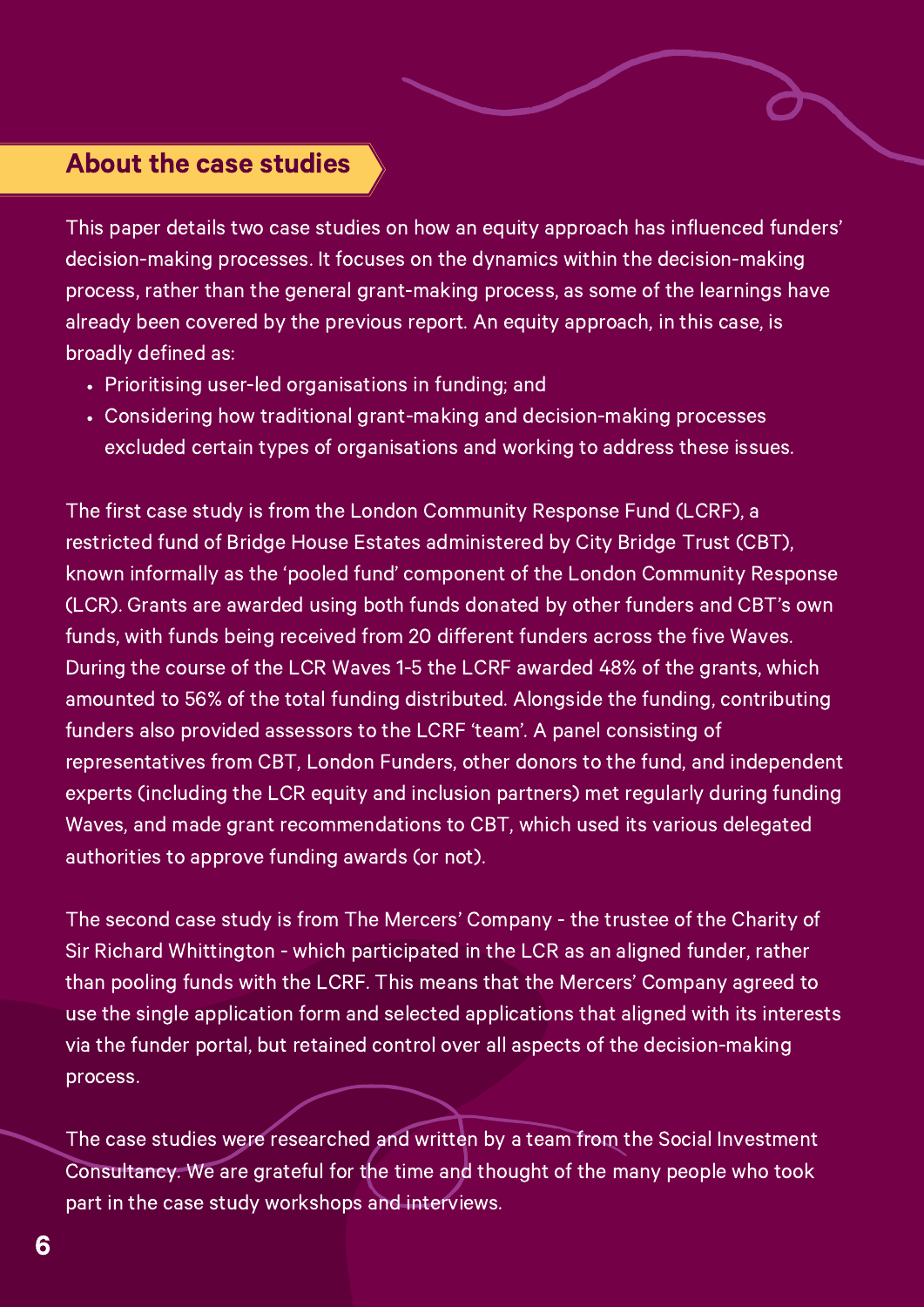# Case Study One: The London Community Response Fund

This case study has been informed by two focus groups with City Bridge Trust (CBT) staff and one funder who contributed to LCRF, and by two interviews with CBT staff members.

# Evolution of the grant-making journey

Given the emergency nature of LCRF, decisions had to be taken quickly and the team took a responsive and iterative approach to designing the process of assessment and decision making. Across the five waves of LCRF, the processes and practices had shifted and while this case study will not go into the detail in each stage, it is important to set the scene on the main changes that have taken place.

According to staff at CBT, half way through Wave 2, there was a discussion about prioritisation, partly to respond to need and partly to respond to the fact that the money was being used up very quickly. Equity data on the applications had become available during Wave 2 due to the introduction of equity based application form questions, the wording of which was co-designed by the LCR equity and inclusion partners. The equity lens was introduced as the team reviewed the data they were collecting, and became aware that there was under-representation in their portfolio. The team also wanted to be true to the eight LCR funding principles, which were rooted in equitable grantmaking, introduced by London Funders at the start of the process.

At the same time, reports from organisations like Ubele and CharitySoWhite highlighted that Black and Minoritised-led organisations were not accessing funding available in the wider philanthropic sector. These factors led to the team deciding to prioritise user-led organisations, initially Black and Minoritised-led organisations but that broadened to also encompass women-led, LGBT+-led and Deaf and Disabled-led organisations.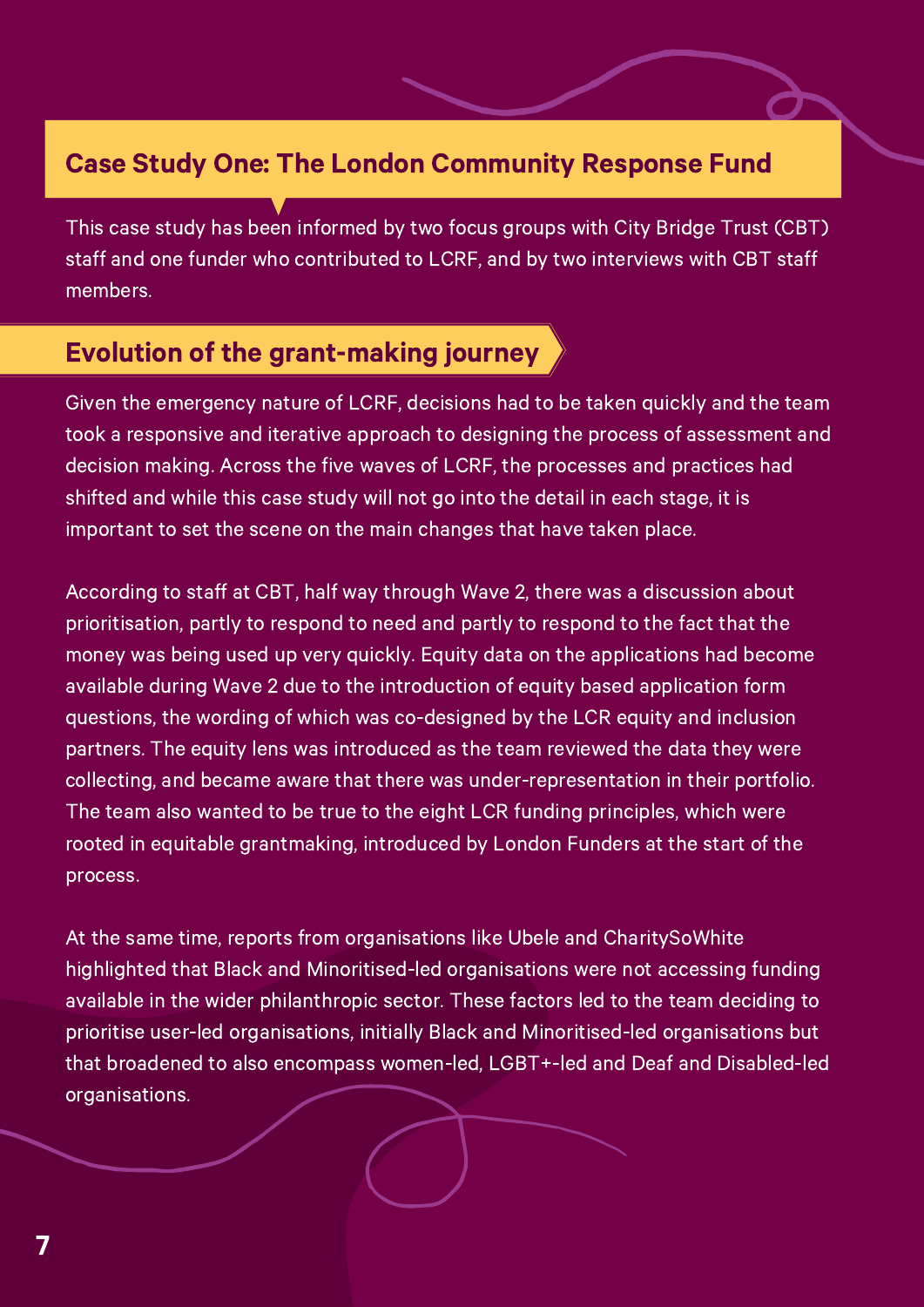From Wave 3 onwards, only applications from equity-led organisations with an income of under £1m were considered by LCRF in initial rounds, with applications from organisations with an income of more than £1m considered only if budget remained. Again, this was in order to align with the published London Funders guidance.

LCRF assessors assessed applications which had been through a sifting process managed by London Funders and were deemed eligible. In early Waves LCRF assessors were drawn from a pool of many funders (mostly funders which had donated to the LCRF) but as the Waves progressed the number of non CBT assessors reduced and in the final waves the assessments were conducted only by CBT staff. At the beginning of each wave, CBT LCRF assessors were also given a ten page guidance document, which helped to reinforce the priority and quality criteria. It was mentioned by a staff member that things that fell under the equity lens were at the forefront, including paying attention to the makeup of the Board, whereas the more bog standard due diligence questions came after that.

## What worked well to enable user-led organisations to be funded?

#### Not rejecting applicants outright

Rejecting of applicants is quite common in funding processes as there is always more demand for funding than supply. Funding officers felt that rejection at LCRF has looked quite different from other funding programmes:

"We have applications from people who are not experienced in submitting applications, or they may not have financial knowledge to complete the template, or they couldn't fill in template. But even if they have submitted the applications in the wrong way, we then go back to them with the opportunity to resubmit, rather than rejecting them directly. And even if you receive something that is a red flag, there's an opportunity to go back."

An example of a funding officer going back to an applicant: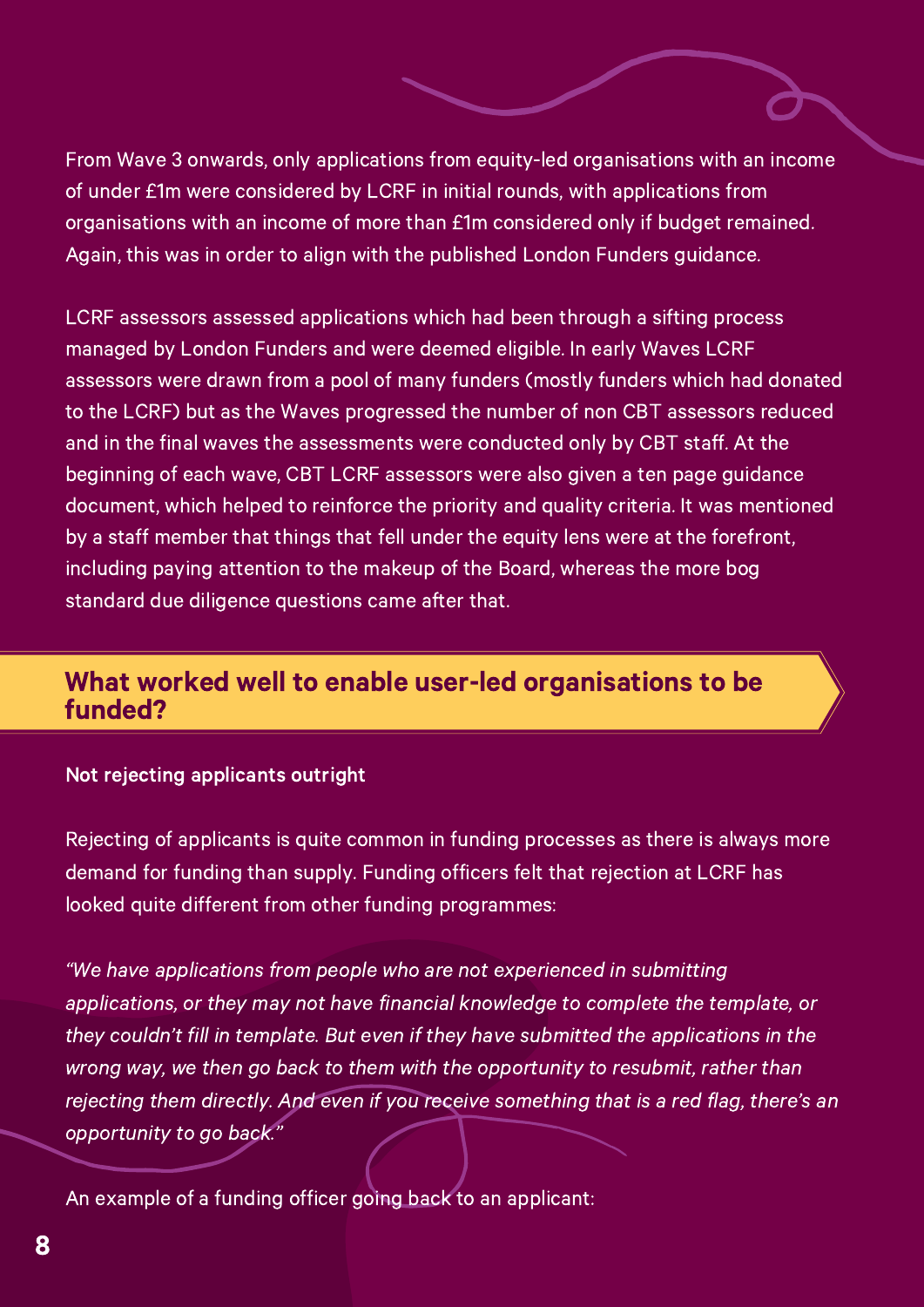"If they had forgotten to attach a document, or made a mistake on their budget I would always go back to the applicant to give them the opportunity to amend, and could talk them through what they needed to do if necessary."

The flexibility as shown by funding officers in checking with applicants, rather than rejecting them outright, has enabled those traditionally being under-funded, to access funding. After assessment, funding officers rated applications as red, amber or green, and they ensured that the funding panel had a chance to discuss the applications with red ratings as well:

"We wanted to ensure that the panels are informed. Often the decision is not a straight yes or no, it is much more nuanced."

Another staff member commented that the rating system supported more equitable grantmaking:

"As an assessor, maybe you have a question mark – and you can allow for more experienced and diverse equity-focused panel to have another look at it in the round. That's different from the approach we take otherwise."

At times, panelists still had concerns around some applications, such as around governance and financial management. But these applications benefited from the fact that grantees of LCRF, which will also become grantees of CBT, could be offered Funder Plus support, which could in turn help them address these gaps. The assessment team and the panels were more interested in whether the applicants were aware of their gaps and were committed to addressing them, rather than needing to have everything in place. This approach helped ensure that organisations that have traditionally not received institutional funding access a more level playing field. Others summarised this approach to be a more trusting one. One staff member commented:

"Unless there were genuine red flags, we would look at applications in a positive light. Our starting point was we want to fund you, hopefully nothing will come up that makes us not able to fund."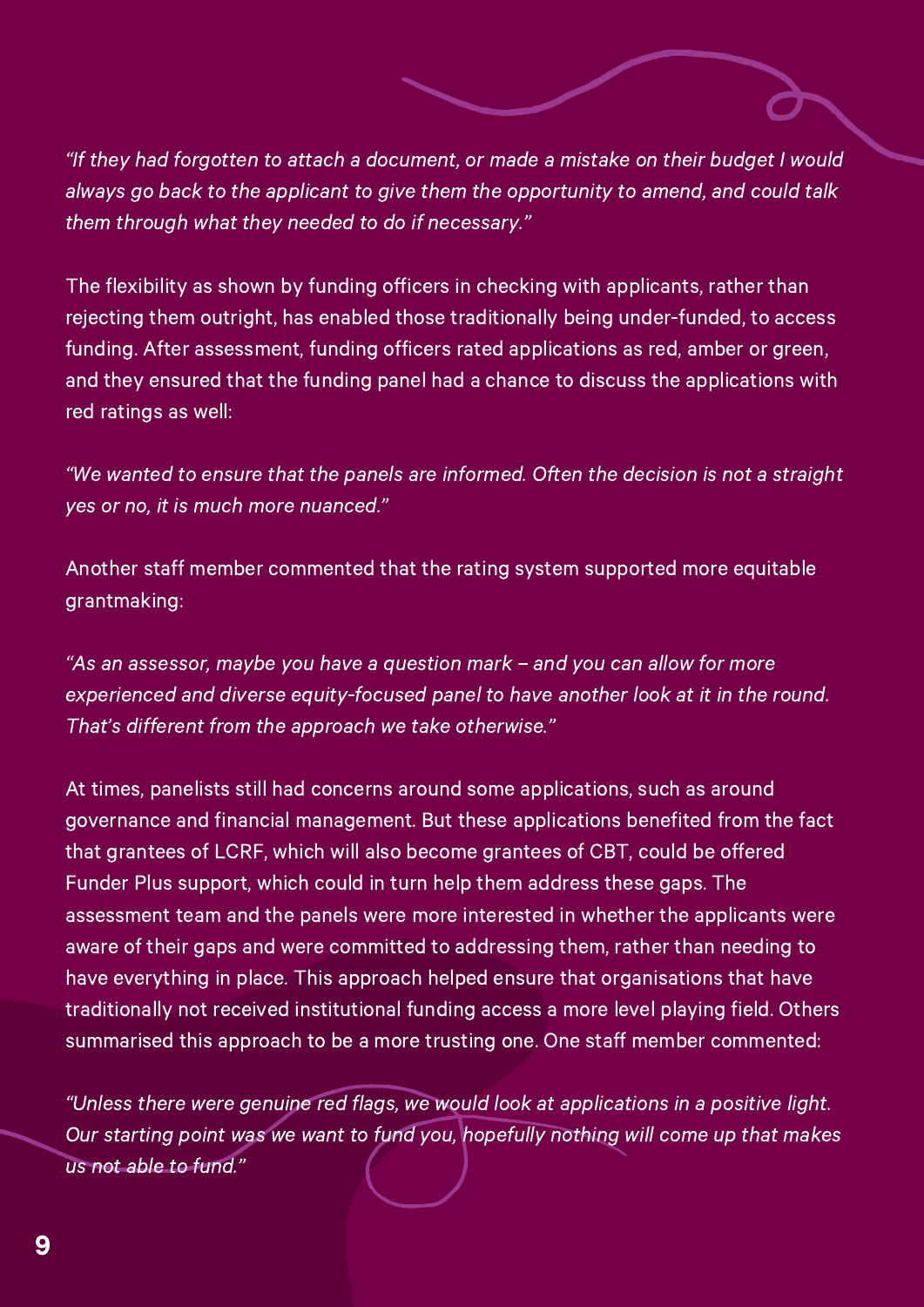This was echoed by another staff member who said that there was a high degree of trust in the applicants, more so than other funding programmes typically.

#### Relational approach in assessment

Funding officers described how the assessment process, particularly in Wave 5 which made use of video assessment calls, adopted a relational approach that broke barriers for under-represented organisations.

#### One staff member, who joined CBT during covid-19, mentioned:

"LCRF has had an impact on how I approach my own assessment, especially thinking about power dynamics. When you are speaking through a video call, it was more like a conversation, not an interrogation. This has impacted my way of doing assessments moving forward."

While CBT does conduct face to face visits outside of covid-19 as part of their grantmaking, other staff also felt that the relational approach in assessment was particularly strong at LCRF. This was echoed by other staff in terms of the approach they also took in assessment:

"It was a relational approach that we took in terms of assessment. The video calls helped break down the barrier, we would share the questions in advance with the applicants, so that they can prepare and bring other people with them. There is no mystery or fear of the unknown. Through body language you can assure that you are not grilling them, try to be friendly, reassure by lots of nodding. You allow them to speak in their own words, and ask them open questions. When not doing face to face, you have to show and address the power dynamics."

This approach translated into actual differences in the assessment:

"For some applicants, English is not their first language. I had one application I was assessing, the video call helped to clarify what they were requesting as it wasn't clear in the application."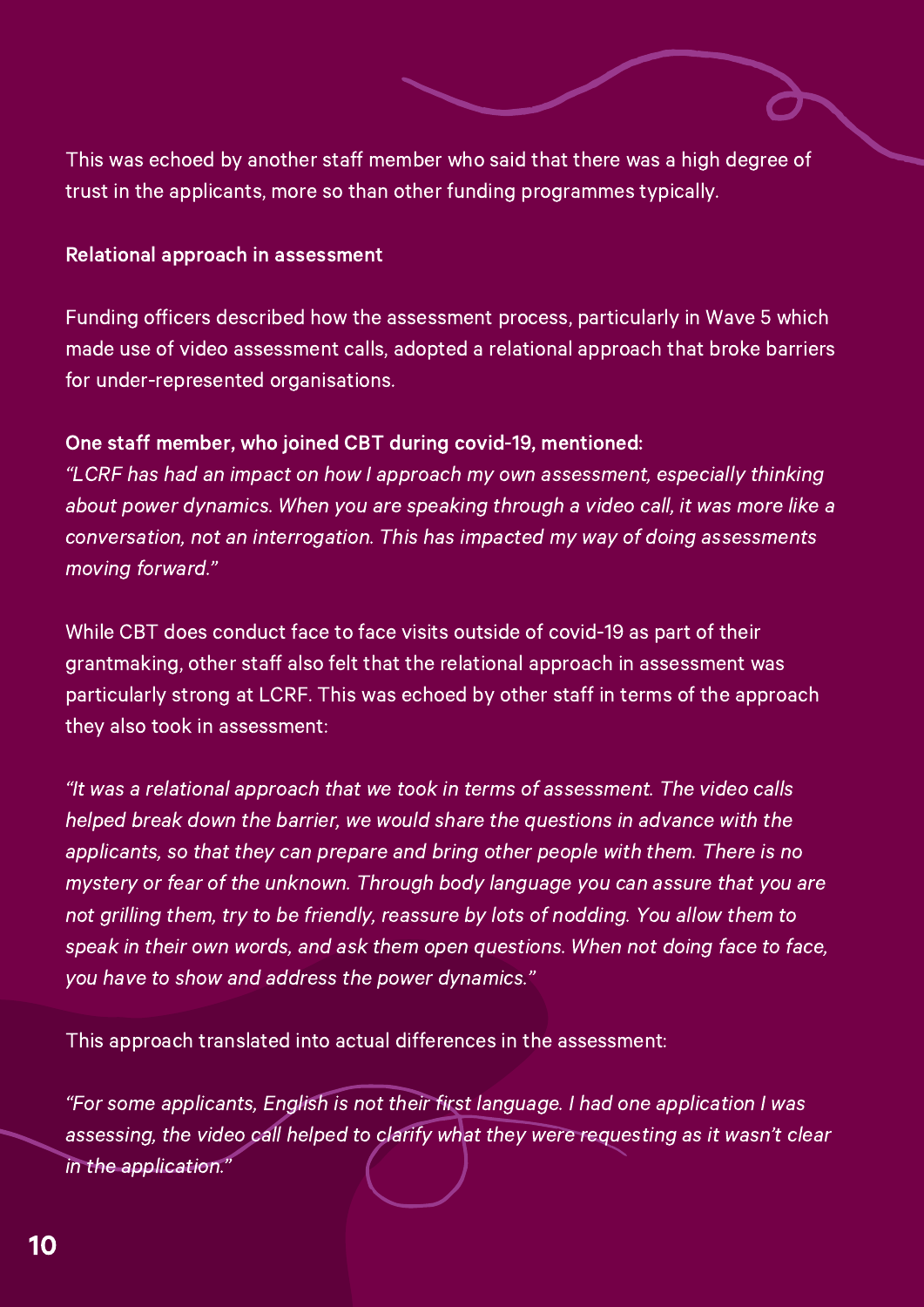Understanding the context of applicants was mentioned consistently by staff. According to another staff member:

"We assess organisations based on their starting points. For example, we think about English as a Second Language, are they used to providing documents, do they have a professional fundraiser? What's written down is one thing but may not be translated into actual assessment."

While this case study is focused on decision-making, it appears that the relational approach is considered after grants are awarded as well. According to staff:

"The temporary covid monitoring form is much shorter than CBT grantees. Equity concerns fed into the design of the monitoring for LCRF – we thought about putting the onus more on us as the funder rather than the organisation to report. We also offered monitoring via telephone calls, where we kept the calls very conversational, and we as the staff were responsible for making notes."

#### Reconsidering risks

The nature of emergency grant-giving has shifted the team's view of risks, which has also enabled user-led organisations to be funded. As summarised by a team member:

"We came to the agreement quickly that these were very short-term grants and were emergency response in nature – it's not appropriate to ask someone to give us three years' financial information, or to project income far into the future." Many user-led organisations have weaker financial positions, which would often be seen as 'risky' by funders. In fact, staff have commented that at CBT, traditionally financial risks take precedence, whereas for LCRF, they want to be just financially reassured (a slightly lower bar) and they hope that the evolved considerations around financial risk, as a result of LCRF, can be factored into CBT's approach moving forward.

Not only are the formal decision-making criteria around risks reconsidered, some funding officers also appeared to shift their personal perceptions.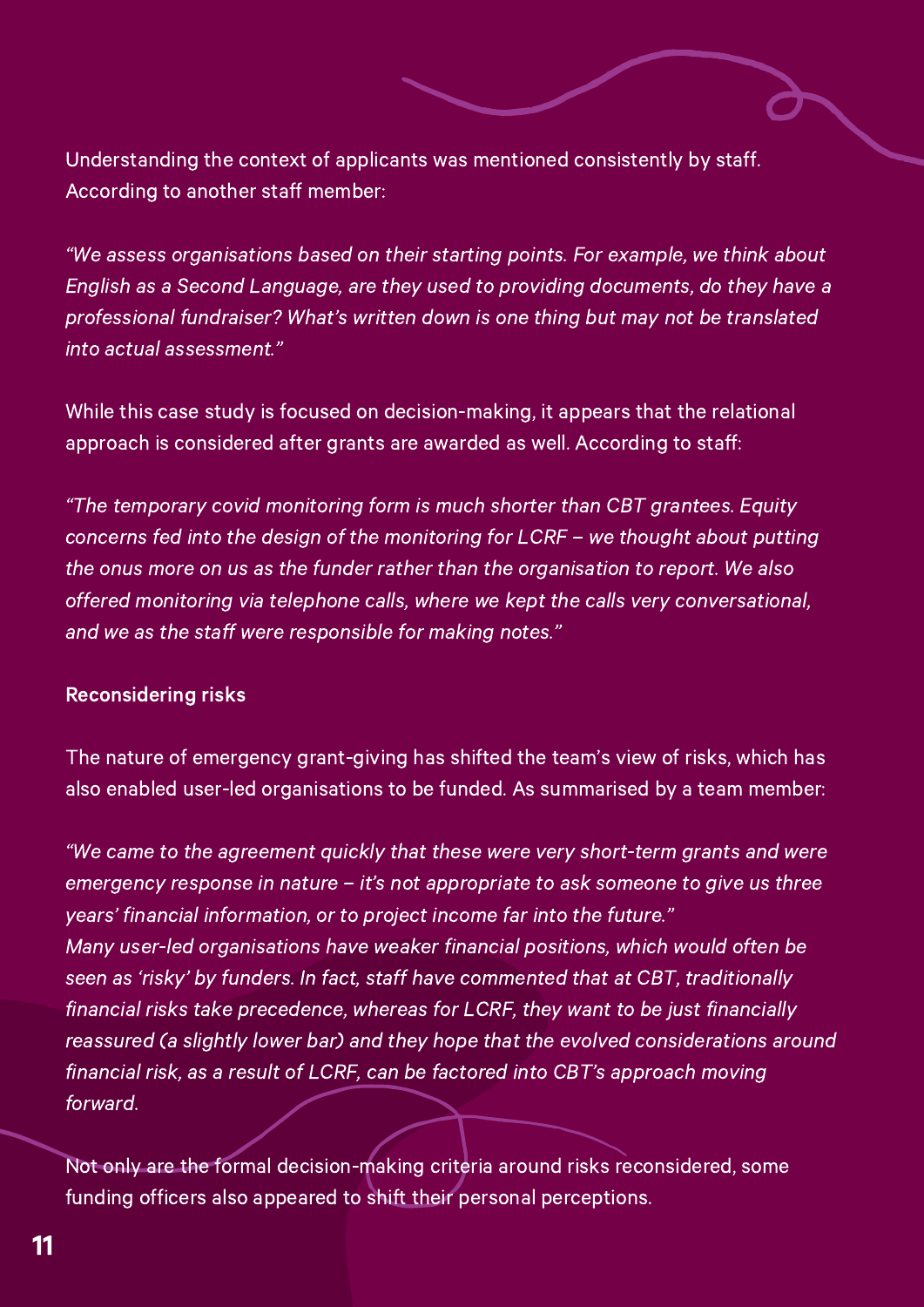One funding officer said:

"I've become more understanding of organisations and their current situation, given covid emergency. They were focused on delivering to their communities, they may not have had the time to check the organisation's financial and governance management."

#### Equity is part of assessing quality of organisations

Given the strong focus on equity throughout the LCR, some staff have also felt that equity has become part of what 'good' looks like when they assess organisations:

"One area where LCRF has shifted some of my thinking is appreciating lived experience as an area of skill in itself. How to bring people with lived experience on board is really critical, as other skills such as financial management is easier to train for."

When staff assess organisations from an equity perspective, they mentioned that they look at the quality of their programming, how involved organisations were within the communities they serve, and how included voices of service users are. Staff's understanding on this was particularly influenced in Wave 5, when they were able to hear directly from equity partners during the funding panel discussions. For example, one staff member cited:

"We came across quite a few parent-led organisations supporting disabled children. My understanding on this has shifted, I now understand why these may be disempowering."

During the panel discussions, it was discussed that parent-led organisations are not user-led organisations, as most parents are not themselves disabled people – the definition of Deaf and Disabled People's Organisations, according to the equity partner Inclusion London, is about leadership of disabled people.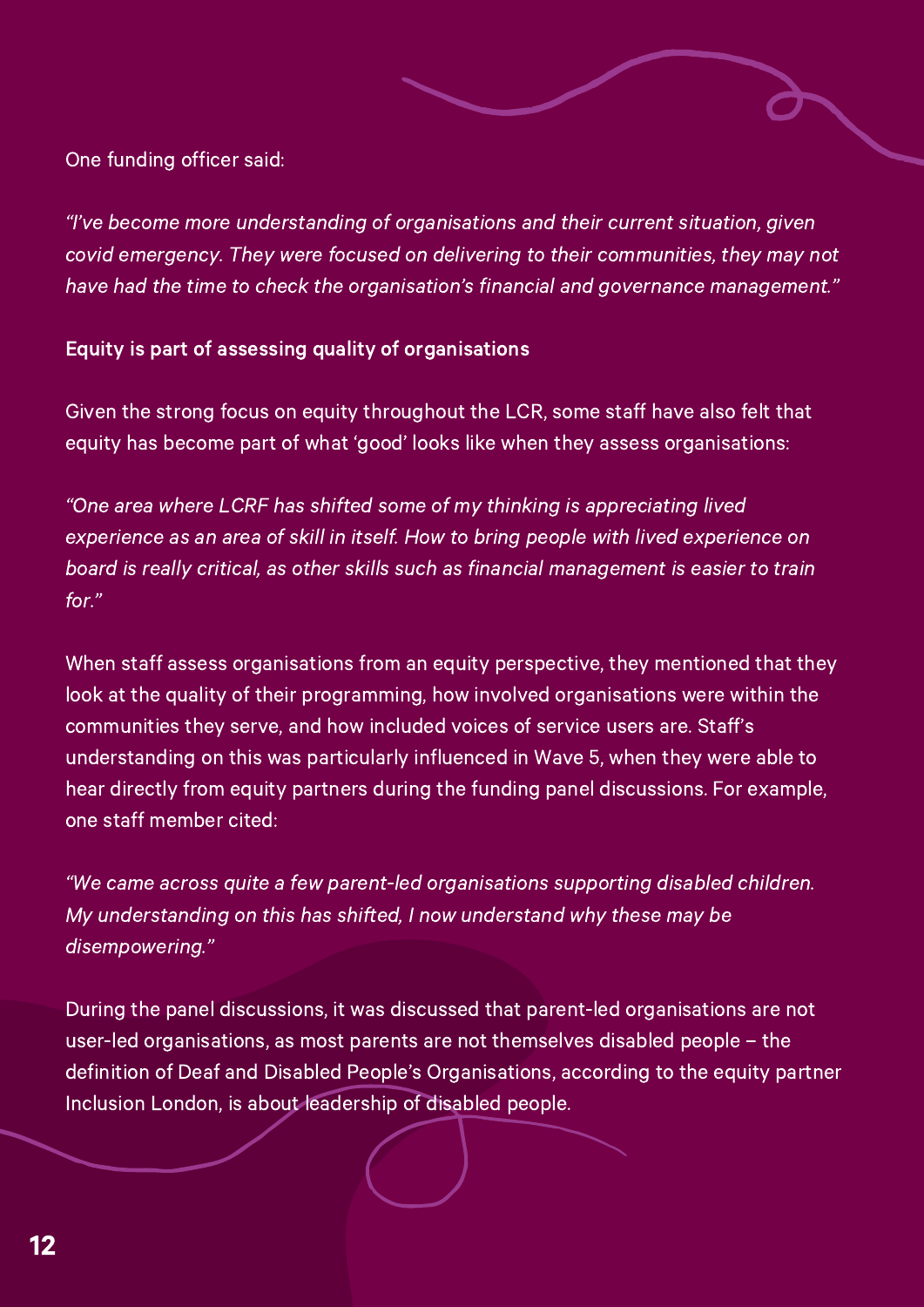These messages were reinforced by a team guidance document, as well as the training sessions done for each wave for all the assessors. The training drew out various points that helped assessors understand the importance of equity in assessing applications:

- "We say verbally that we want to level the playing field historically we recognize that a lot of these organisations have been underfunded, they were not able to access previous funding."
- "We would make points like is it a poor application or has the application been written by someone whose English is not their first language? We are not looking for polished, well-seasoned fundraisers, these will be from grassroots organisations."
- "There may be information missing, but we as assessors could get emails to clarify - put onus on us to complete the application."

#### Inclusion of equity partners in funding panels

It was mentioned repeatedly that the funding panel composition and the discussions there made a huge difference to the equity agenda. As summarised by one person:

"There was robust and good knowledge and experience on the panel, and there was also clear scrutiny".

It was felt that it was more a space for discussion rather than interrogating, and it was helpful to be able to discuss the applicants rated red and amber (the rating system was already mentioned to be an enabler above). In particular, the inclusion of equity partners in Wave 5 was deemed "incredibly useful", "powerful" and "influential". The value of the equity partners on the panel included the following:

- "Justified the why of the applicants", in terms of the applicants' mission and how their lived experience is central to their mission,
- . "Have the knowledge and expertise on the communities",
- "Provided the nuances we needed to make decisions", particularly there're intersectional issues, cross-cutting communities of interest, that complicated the 75% threshold.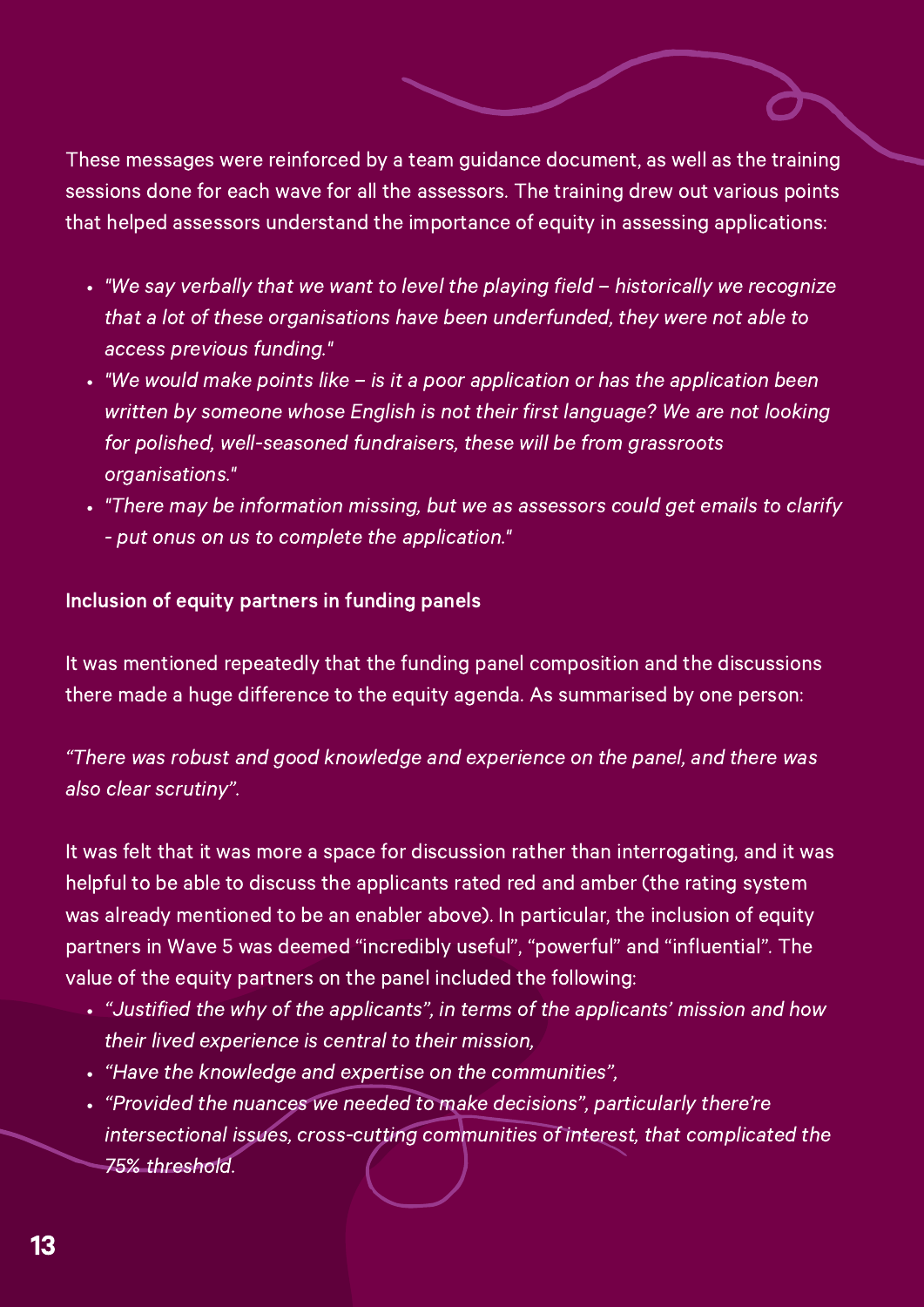One staff member mentioned that they would be really keen to think about how to involve the equity partners moving forward in their future grantmaking:

"The role of equity partners (having that expertise) is certainly something I hope to see in our standard grant-making. We couldn't have anticipated how valuable it is to have them."

While equity partners often knew the organisations applying, conflicts of interests were also flagged where appropriate so no one felt that inappropriate lines were crossed. It was also felt that the equity partners were listened to and that there were no problematic power dynamics, though this will need to be verified by speaking to equity partners too and their experiences.

#### Delegated authority to staff and learnings across staff

Another enabler was put in place early on during LCRF, given the emergency nature of covid-19 funding, as there was more delegated authority to staff. Given that LCRF's grants were all up to £50,000, much lower than the delegated authority threshold of £100,000 without Chair input during crisis, staff were able to make a lot of the decisions. The panel also quickly agreed that for grants under £10,000, this would be delegated to two CBT staff. It was mentioned that this level of delegated authority influenced the culture and the ability to respond with more flexibility.

Staff being more involved in decision-making in LCRF, compared to other programmes, may have also led to more learnings among staff themselves. Staff mentioned:

"As we were doing assessment, we had a Teams chat – we had specific questions about applications, I learnt so much from reading the chat about other queries that people had. It felt we were a team involved, to assess as quickly as we could and to be fair. With the speed we were assessing, the chat was very lively."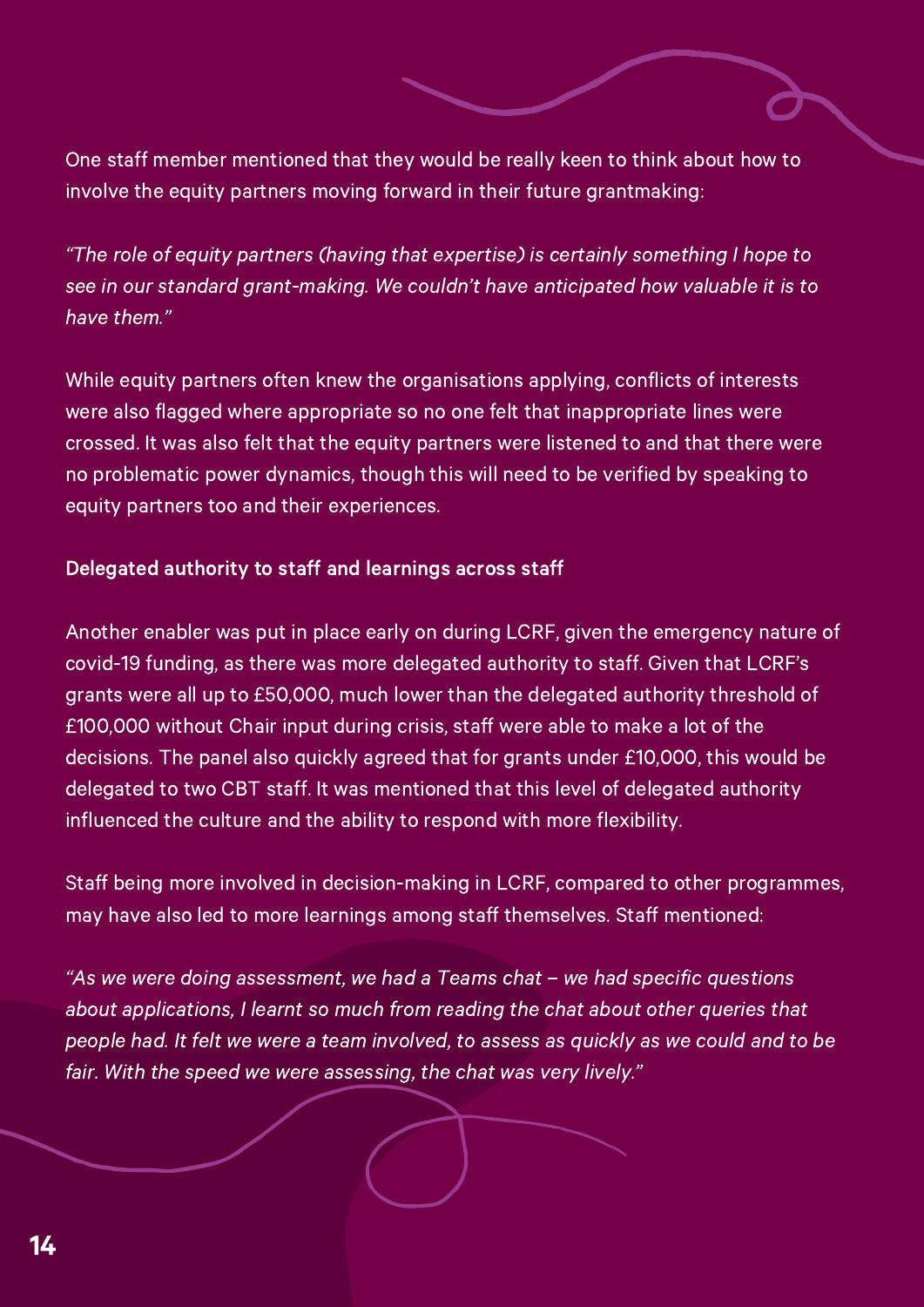It is also possible that learning is much wider than just CBT - panel members from other funders will have taken these approaches back to their own organisations, though all apart from one have not been interviewed in the development of the case study.

## Barriers to more equitable funding

The case study has explored the enablers to more equitable funding during the decision-making process, but during the focus groups and interviews, barriers to more equitable funding were also discussed – some were things that LCRF has managed to do but may not be replicable in the future; and some were things that LCRF did not manage to do or fell short on.

#### The level of infrastructure required

Being able to get funding out quickly and equitably has been made possible by the points made in the section above, but what underpins that, as acknowledged by a few people interviewed, required the "CBT machinery sitting behind – e.g. the spreadsheets, the administration". It was also noted by staff that although the LCRF processes (especially later rounds when there was less in kind support from other funders) required a lot of overtime and consultants, so was more expensive than the normal grant-making processes, this was mainly due to the pace and the very high numbers of eligible applications, rather than the equity element.

#### Urgency is a double-edged sword

While it is critical for organisations to receive funding promptly, the sense of urgency may also have led to some potential oversight in the process. For example, staff mentioned that in Waves 1 and 2, they did not have firm criteria around equity and it was only from Wave 3 onwards that:

"We were able to take the time to stop and think, and we were then able to guide the assessors what we're looking for."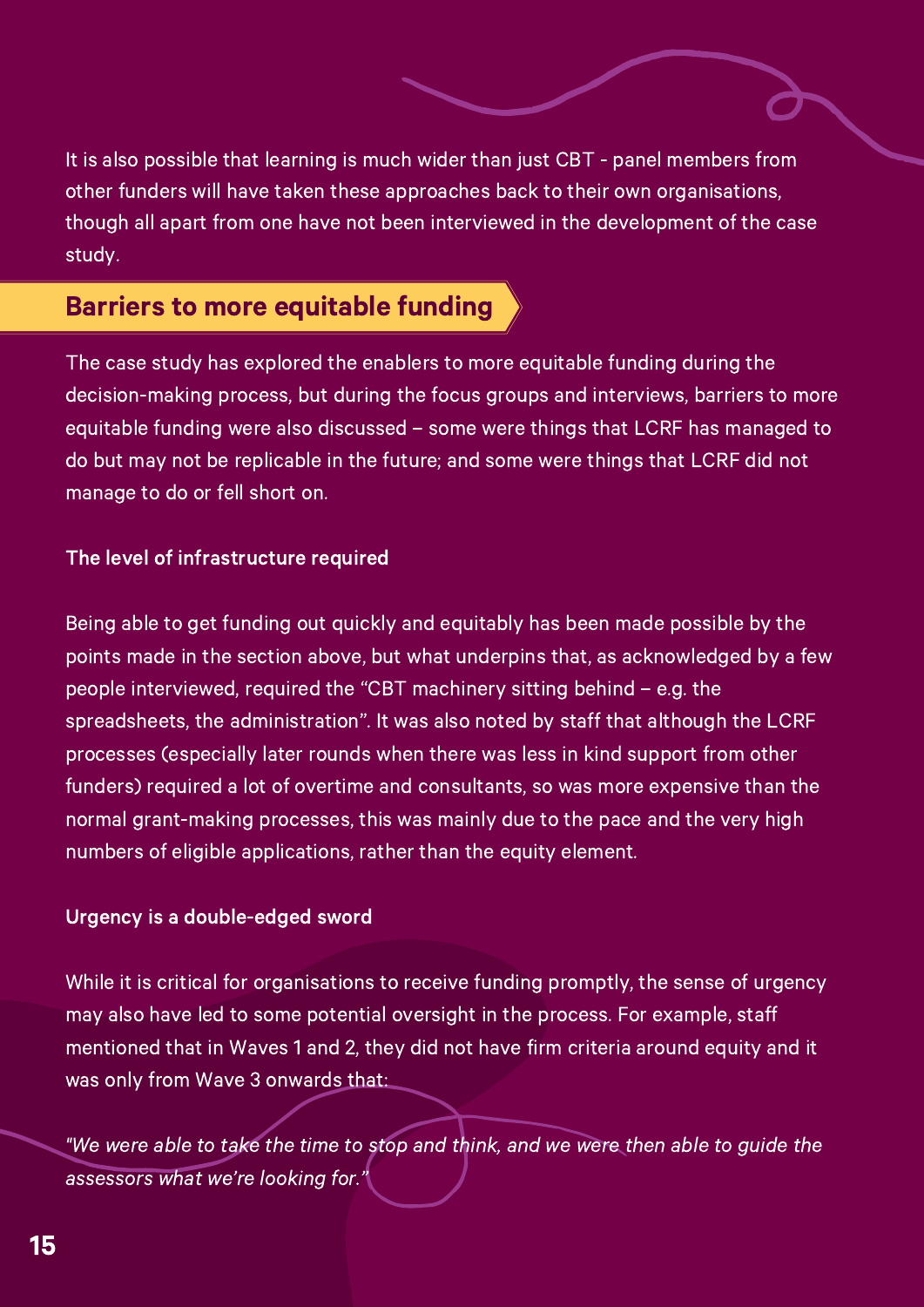Nonetheless the time pressure was still there, and there was a sense that the equity criteria could be more well thought-through if there was more time:

"The prioritisation criteria we used may be blunt. We acknowledged that we didn't have time to develop from scratch to develop a Theory of Change or strategic plan, and we prioritised what was already being measured. There is a risk that what was measured was the easiest stuff and we let that lead the prioritisation, but we had to take a pragmatic approach."

Nonetheless, the questions on equity developed more nuance over time, especially from Wave 3-5, as set out in the LCR Equity [Report](https://londonfunders.org.uk/sites/default/files/images/LCR%20Learning%20Reports%202i_Equity_Pages.pdf).

Further on the user-led criteria, one staff member also discussed the challenge that some user-led organisations may not want to identify as user-led, and time (as well as sensitivity) is needed to discuss with applicants about this.

"Some groups may be user-led but don't feel they can just tick a box. Diplomatically, sensitively, sometimes it is not appropriate to talk about it. Some women's organisations have been asked about this and we understand that it may have caused trauma. But then at the same time, a few organisations said they were user-led but they weren't, and we had to honour the judgment of the equity partners."

#### Bias in decision-making

Even though people engaged in this study were very aware of their own biases and sought to mitigate biases through the process, it was discussed that there was nonetheless bias that could have hindered some groups' chances in accessing funding. One person commented:

"There is a perception out there that if you have greater diversity in an organisation, there's a trade-off with lower quality in delivery and governance. I haven't had firsthand experience of it but it could be a barrier."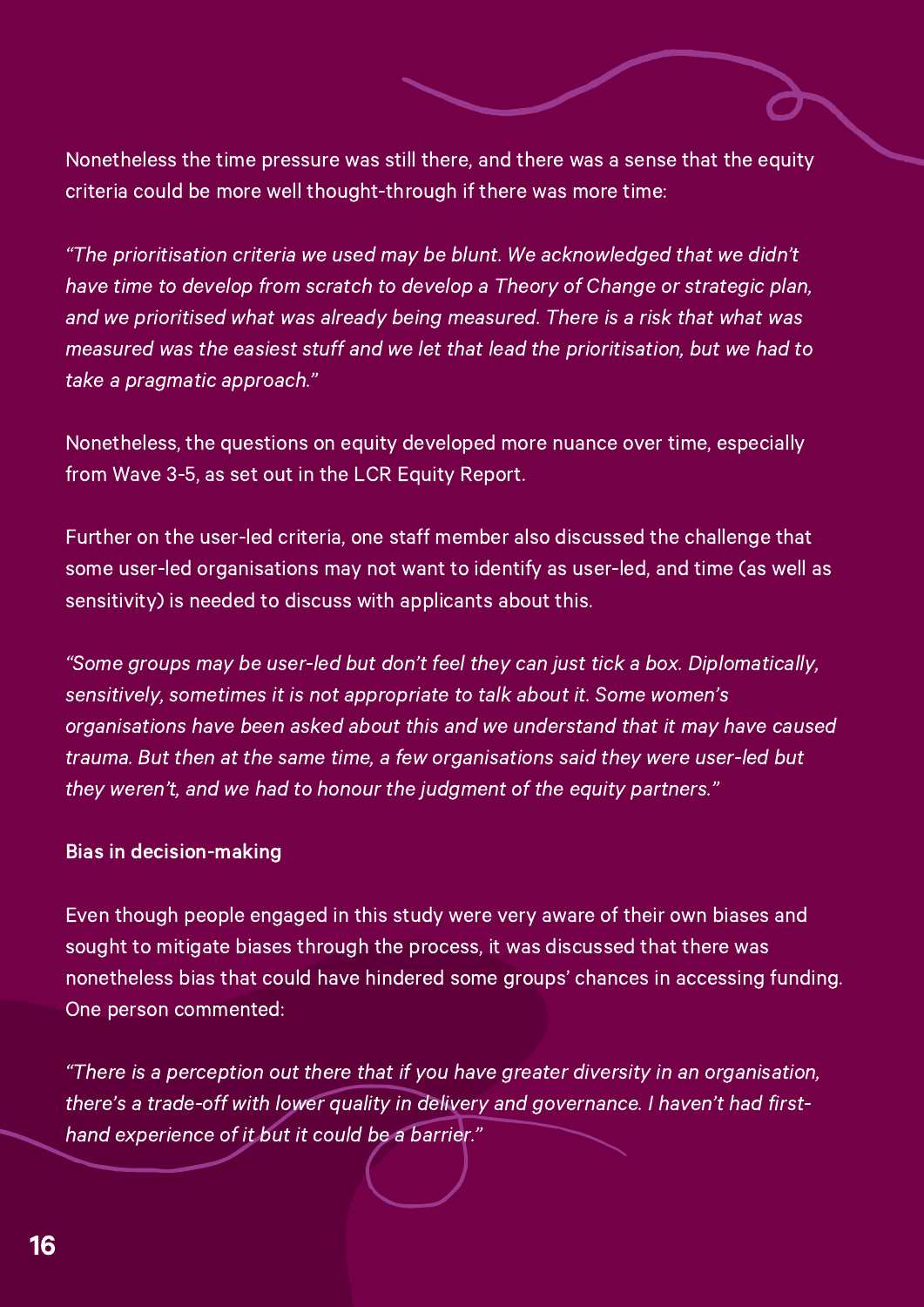# Will the learnings from LCRF be embedded?

In the interviews and focus groups, it was also explored whether the learnings from LCRF would be embedded within the funders more widely, particularly relating to their Diversity, Equity and Inclusion (DEI) approach.

#### Positive signs

There were a lot of positive signs discussed. Firstly, it appears that the learnings from the process have been internalised by staff who were involved in LCRF, and all have talked about how this has influenced their way of doing things:

- "The funding panel conversations helped us as assessors to have better conversations with organisations in the future."
- "Speaking personally, I've been influenced by LCRF to apply more scrutiny to applicants' answers to what extent they are user-led and take on board users' views in designing services."
- "Colleagues who have assessed for LCRF will have unconscious equity lens moving forward, and seeing the value of the equity lens, even though it was not a criteria written down for CBT grantmaking, but we as assessors would look at moving forward."
- "My approach to conversations around how you involve users is more developed, whether that's in assessment or general grant management. The learnings from LCRF have enriched those conversations."
- . "I'm being more conscious about the user-led aspect. For example, when assessing Deaf and Disabled organisations, I'm more aware of how they involve the service users in the decision-making."

Second, it also appears that LCRF has begun to influence internal strategies around DEI, directly or indirectly. A co-funder to LCRF said that their Board has been excited by the learnings from LCR, and that it has indirectly influenced their own internal work around equity.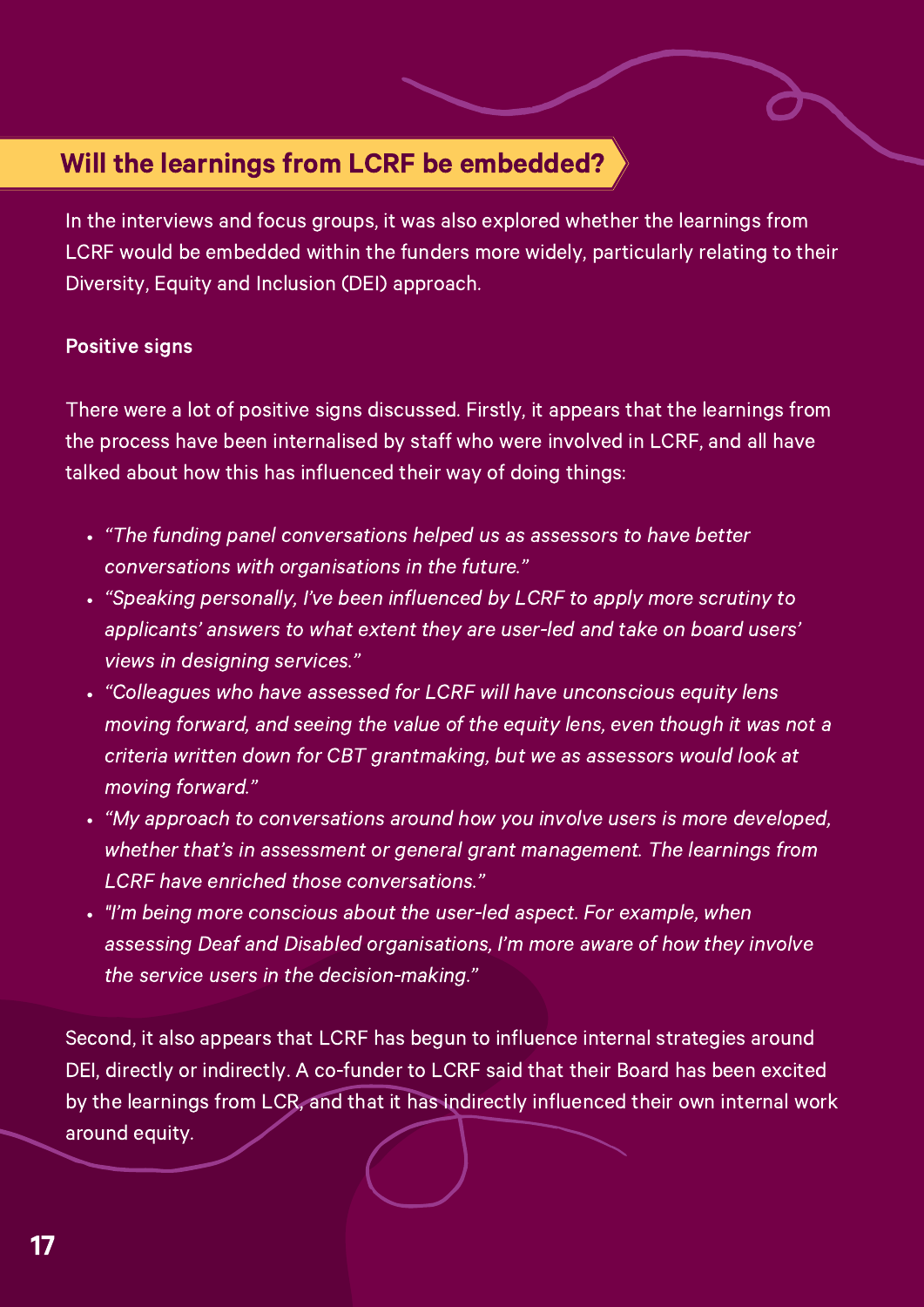At CBT, staff felt what was achieved with LCRF in terms of equity would otherwise "have taken years" – "we took a lot of risks and they paid off." There are already beginning signs of things shifting within CBT, such as introducing the Race Action Plan, a DEI Working Group and a DEI Action Plan.

#### **Challenges**

Organisational change is a long-term journey, and multiple challenges were explored in the discussions. First, there was a question about whether the confluence of factors a year ago, mainly covid-19 and the Black Lives Matter movement, could happen again to build the level of momentum to push for change. There was a recognition that what was accomplished by LCRF was:

"driven by the fact that we all became more alive to equity issue – not meaning that we weren't alive before. The two drivers of covid affecting disadvantaged minority groups disproportionately, and Black Lives Matter producing the shock internationally we felt accelerated the DEI and Race Action Plan to bring that to the foreground."

This led to a group of like-minded funders coming together to do something bold and different, but it was unsure how much the momentum would be sustained after the crisis.

Second, there was also recognition that there are still many barriers in the grantmaking and decision-making processes that need to be resolved. Staff mentioned: financial assessment may still be onerous for some organisations, despite the lowered demands; the need for the team to be more representative of the communities we seek to serve; and the inherent power dynamics between funders and grantees.On the last point, there was also a question whether the more relational approach is necessarily what grantees prefer:

"Some grantees may want the relationship to be more transactional, we don't know. Having that discussion with grantees on what kind of relationships do they want with us, is important. We should be leaving it up to them so they don't have to do as we say as the funder. "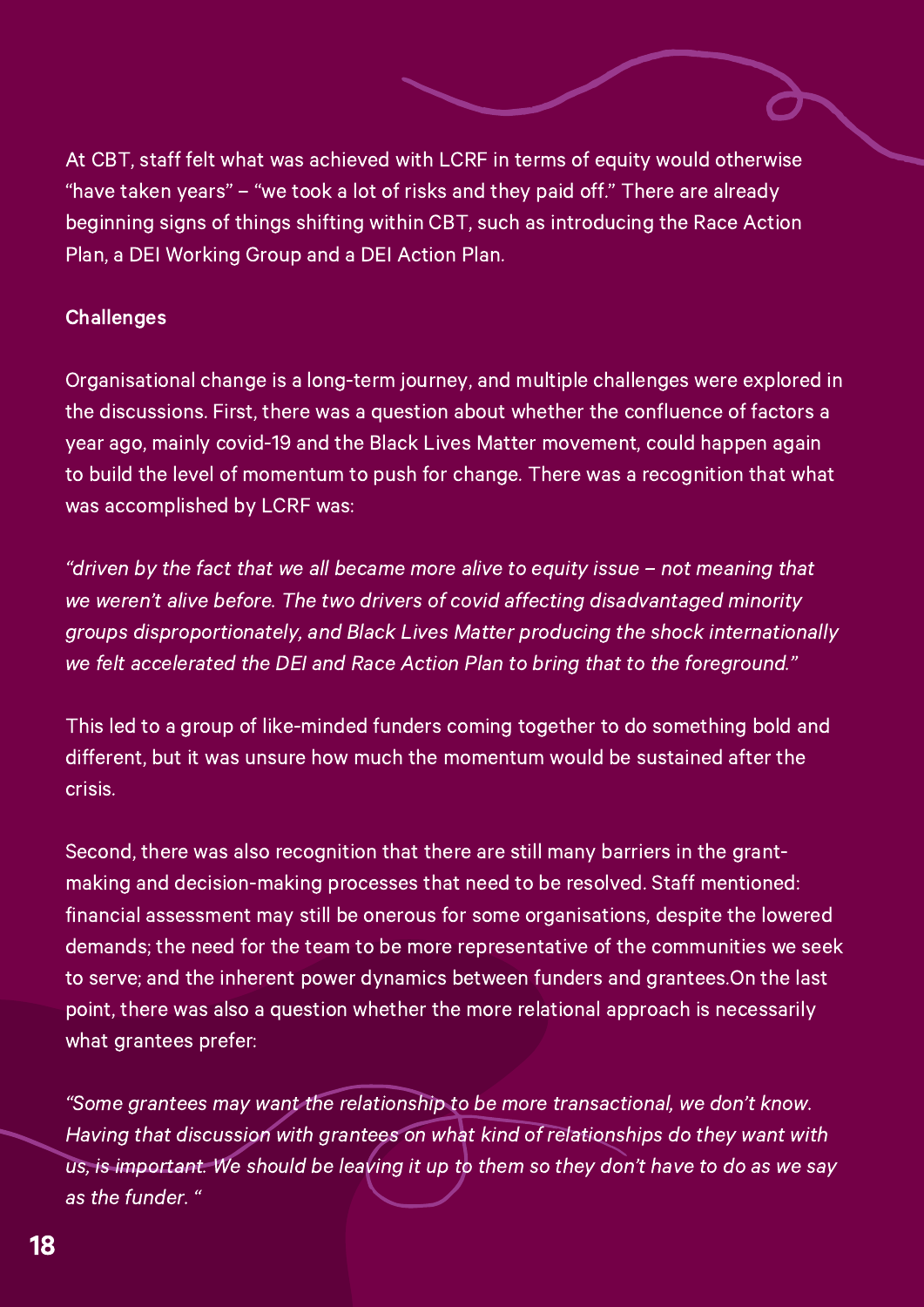Third, staff also mentioned some internal processes they need to put in place in order for the progress towards equity to continue. This includes the need for ongoing training and learning, given the evolving language and complexity of DEI, thinking more about how to value lived experience, and exploring approaches such as participatory grant-making. It comes back to a central point mentioned by a lot of staff – the need to be authentic in leading on equitable funding starts from within.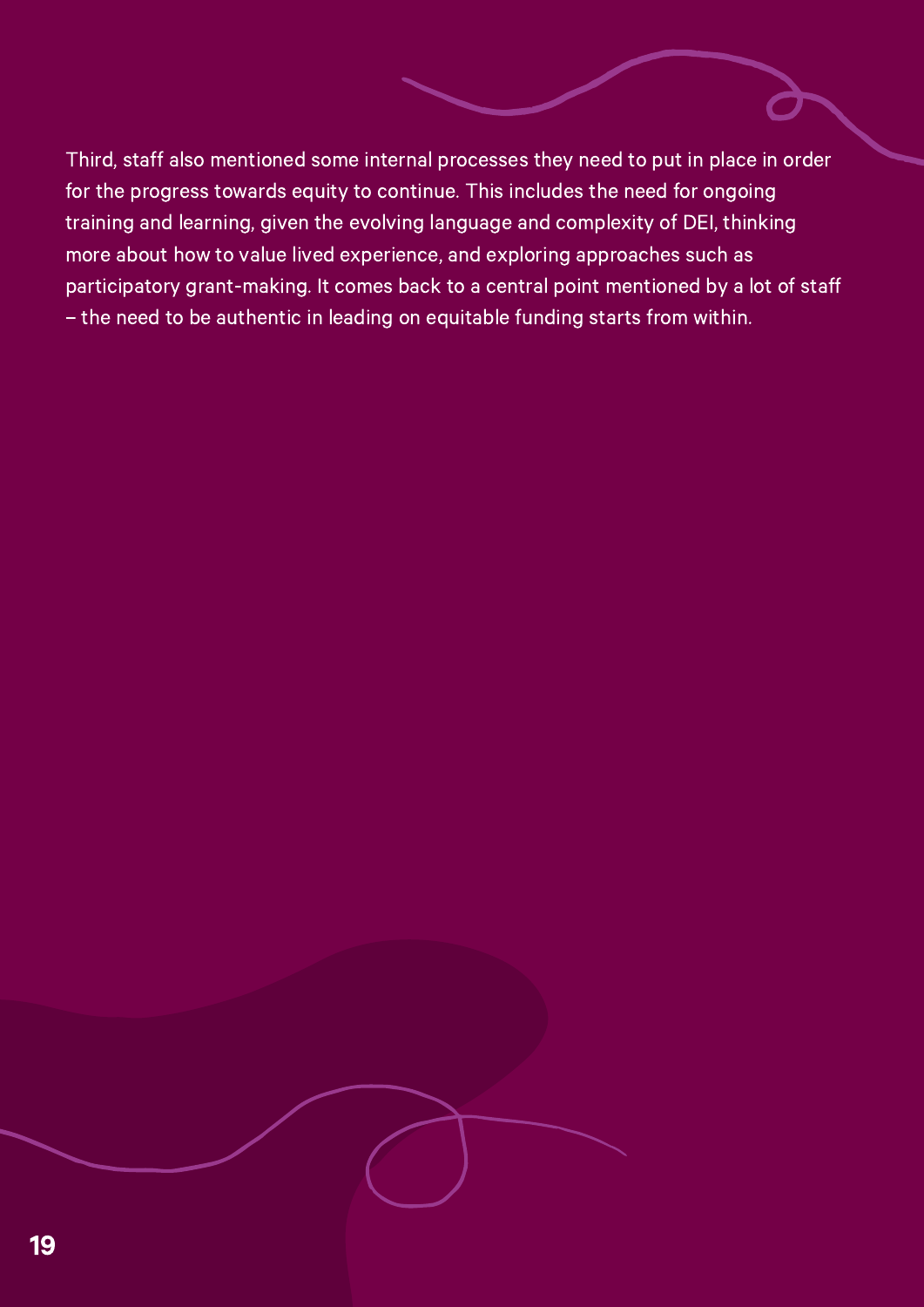# Case Study Two: The Mercers' Company

This case study has been informed by a focus group with the Company's staff.

## Overview of the grant-making process

Unlike funders that were part of the LCRF, aligned funders such as the Mercers' Company applied their own decision-making processes to select and award grants to organisations. From the London Funders' portal, on whichapplications made through LCR were uploaded after the eligibility sifting phase, funders like the Mercers' Company were able to select organisations that alignedwith their own strategy and goals to consider them for funding. In other words, fundersin this positiongained access to a pool of potentialgrantees, from which they were able to select based on their own funding priorities and criteria. Key steps in the Mercers' Company's decision-making process included:

- 1. On the portal, filtering and selecting projects based on user groups and grantmaking programmes (Older People & Housing, Young People & Education)
- 2. Looking at eligibility criteria and due diligence
- 3. Writing up a brief on each of the selected projects to present to the relevant grant making committee
- 4. Committee decisions on projects proposed

The funding approach taken by the Mercers' Companyas part of LCR differedfrom their usual process in certain ways, for example:

- It was the first time the Mercers'Company had used a third party collaborative portal to find potential organisations to fund. Usually applicant organisations either complete the Company's own Expression of Interest form or are approached (in particular for the Young People & Education programme) proactively whereby the Grant Programme Managers reaches out directly to potential grantees.
- Some parameters for the grants duration and maximum grant sum were set by LCR.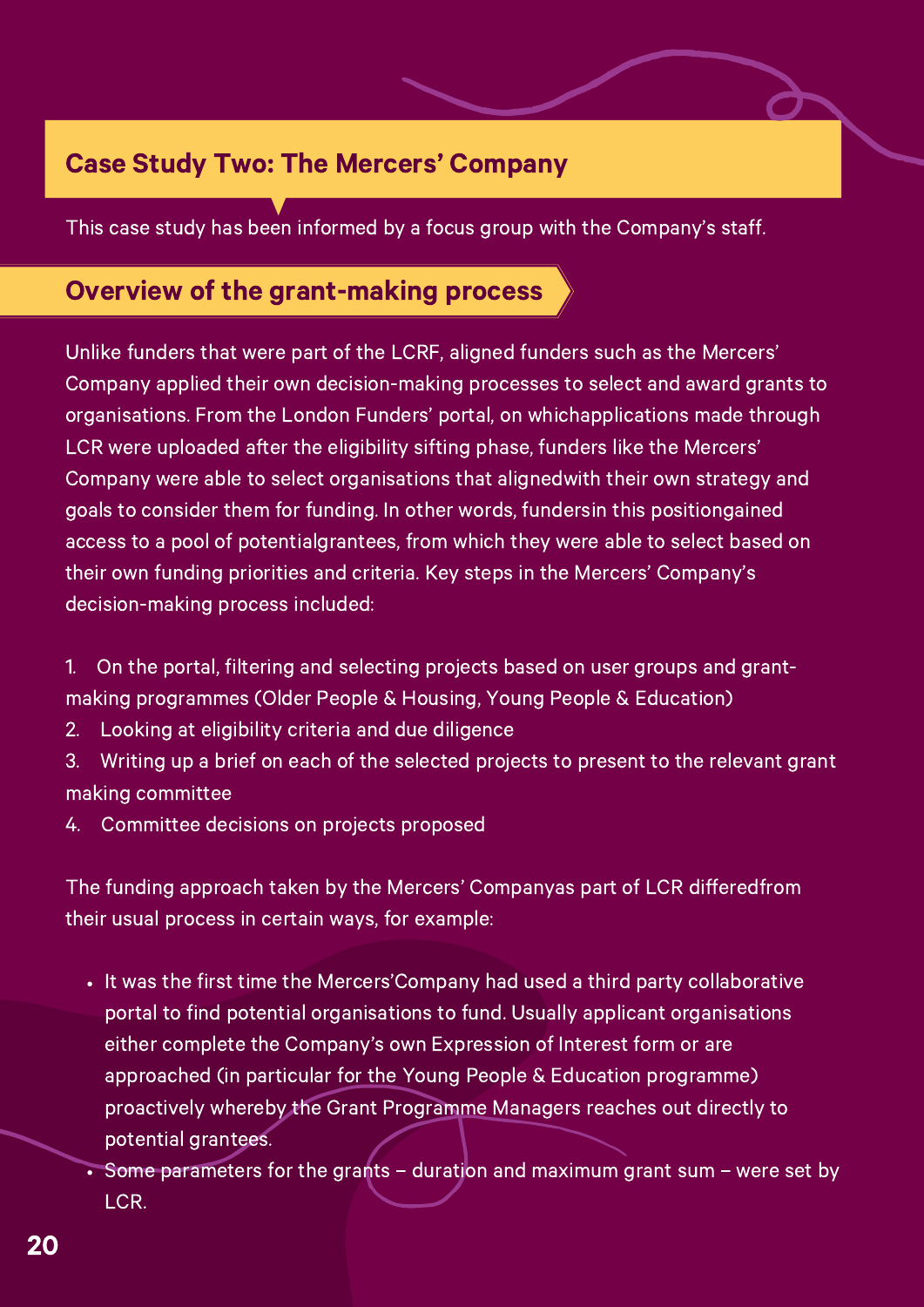## What worked well in the decision-making process to enable user-led organisations to be funded?

The combined influence of the covid emergency and the support and advice offered by LCR's equity partners to funders, had significant influence over the decisionmaking processes at the Mercers' Company.

#### Reconsidering risks

In the other case study about the LCRF, we saw that the nature of emergency grantgiving and the acuteness of needs during the pandemic sometimes had the effect of shifting funders' views of risks. In response to the crisis, they were more likely to take risks if that meant having a positive impact on those most affected. This is also true for the Mercers' Company, and in some cases, it enabled more user-led organisations to access funding.

During the focus group, the team reflected on their ability to balance risk and impact. There is a sense that, as an independent funder with a broad portfolio of organisations being funded, the Company can take risks on making smaller grants to newer organisations in the right circumstances. Although it is not exactly new for staff, this sense was reinforced by the pandemic and the LCR. As a team member explained:

"I am willing to take more risk with organisations that might not get funding - in the right circumstances. There is a role that we can take in taking more risk. We haven't explored that as much as we can, but it is quite new. And learnings from LCR are informing this."

The fact that, in the contextof LCR, the team awarded smaller grants certainly helped simplify decision-making processes, including due diligence.\*

\*The average grant award across the three main programmes at Mercers' Company is £70,700.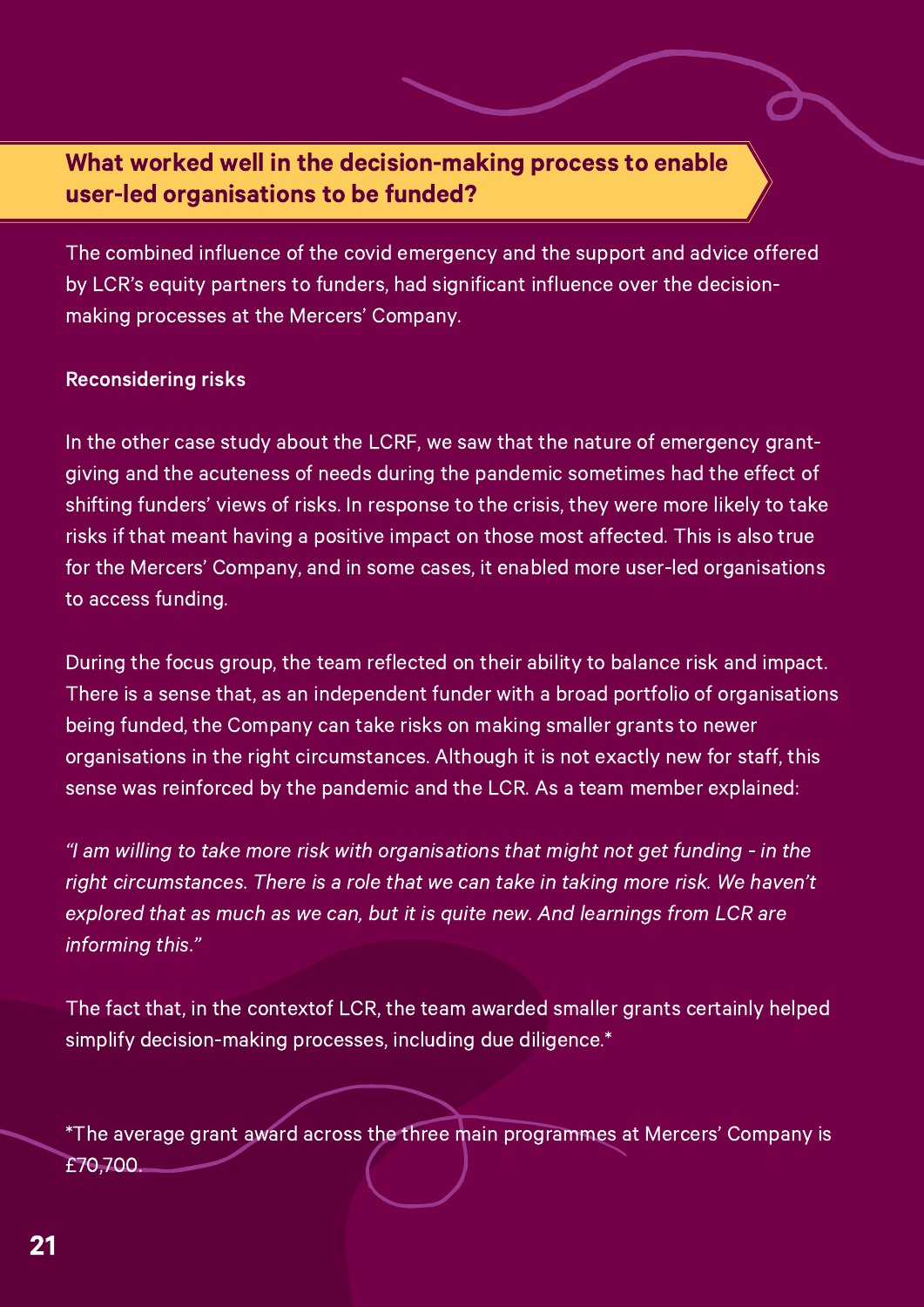While the team normally examines financial reports in detail and a certain level of financial sustainability, they explained that they were willing and able to be more flexible on financial performance and governance in general for organisations funded via LCR because of the nature of the emergency. In this context, other elements – such as user engagement and the organisation being on the frontline– became more important than more conventional risk assessment criteria. A team member commented on this shift:

"The starting point is to look at the risk and then work back from that. Because some things are riskier, but they are also more needed."

The team also reported that exposure to exposure to how other funders manage risk might have helped them think about the different ways of presenting risk. Since many user-led organisations have more vulnerable finances, the shift in how the team approaches risk assessment was likely to have been beneficial for them and made the grant- making process more inclusive.

#### Equity as a part of assessing quality of organisations

The strong focus of LCR on equity and recommendations from equity partners, influenced the assessment criteria used by the Mercers' team to evaluate potential grantees. The team explained that, after working with LCR and equity partners, they better understand the value of user-led organisations and their unique capacity to deliver impact particularly in an emergency. Through the LCR, the team actively tried to fund organisations that were led by users and not merely working with them, which was a relatively new focus. As summarised by a team member:as well as considering the quality criteriaof "what" (was being done to create impact) the "how" (impact was generated) became equally important.

"My main view is that it is more about the 'how' rather than the 'what'. Organisations that are in touch with communities and led by them are more likely to do it well – so outcomes are likely to be better."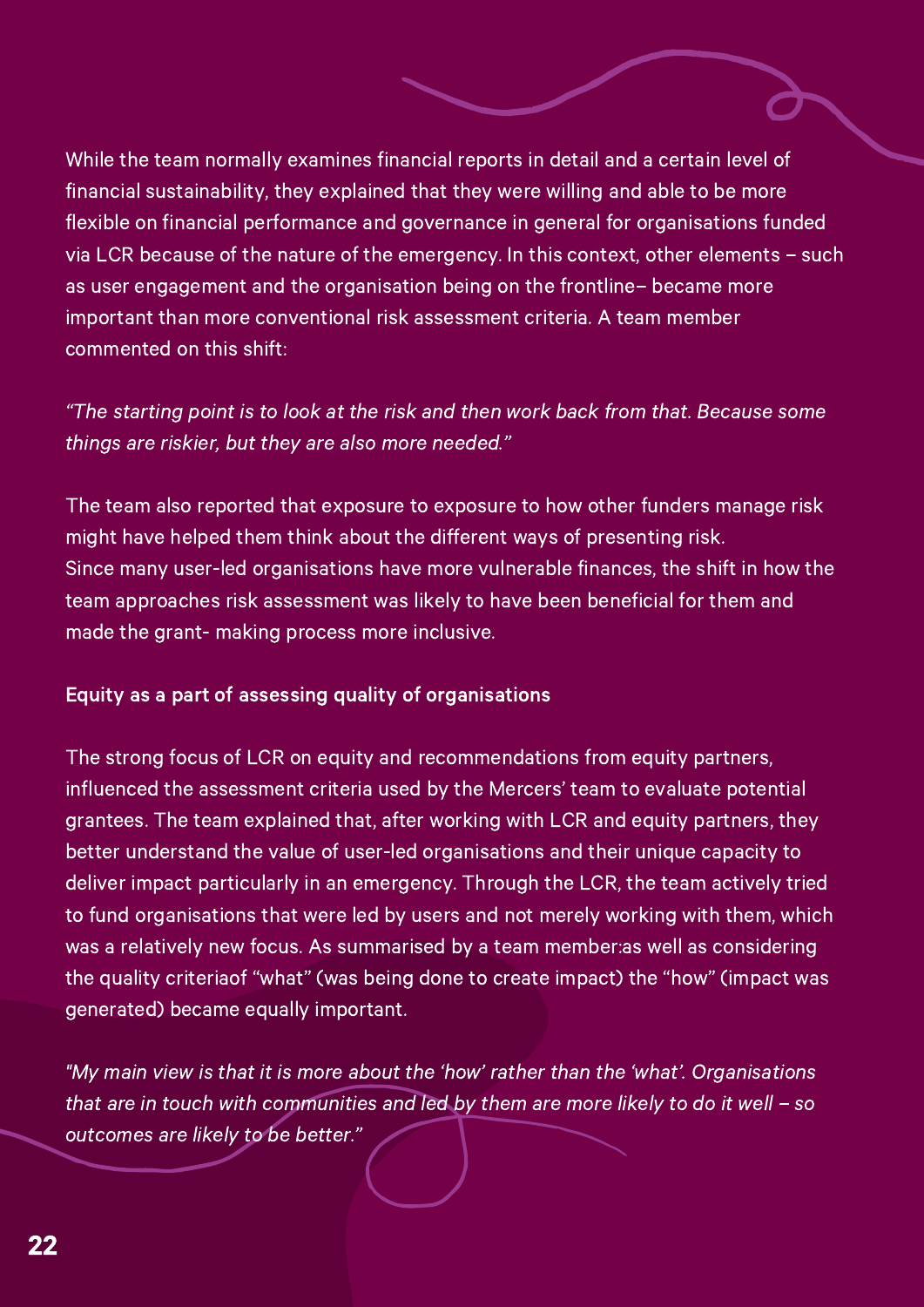More generally, the team's involvement with LCR helped them think more about the value of lived experience within organisations being funded. It is not an entirely new focus for the Company, but its importance became very apparentthrough LCR. Lived experience within potential grantees staff and Board was considered as an important factor in funding decision, sometimes more important than other factors such as governance. As one team member said:

### "I think the balance between governance and lived experience has changed since LCR."

The attention paid by the Mercers' Company to the applicants' leadership and user engagement is very likely to have enabled user-led organisations to receive funding, especially organisations that might not have been awarded funds otherwise.

#### Funding smaller organisations

In the context of the LCR, the Mercers' Young People and Education programme, in particular, shifted their focus from relatively large organisations to smaller ones. The LCR was also a departure from the proactive approach to grant-making taken by the Young People and Education Programme, whereby Grant Managers reach out to organisations they have researched and identified as experts in their field to discuss possible funding. This had the effect of widening the spectrum of organisations that received funding from the Mercers' Company. As user-led organisations tend to be smaller in size and less well-connected with funders as their bigger counterparts, this shift resulted in more of them being able to access funding. One team member said:

"It (LCR) made me want to look at a wider range of organisations. We normally look at bigger organisations so we miss out on community and youth-led organisations".

Another team member added:

"During the first part of the pandemic we focused on the organisations we were already funding. The legacy of the LCR is working out who we are not reaching."